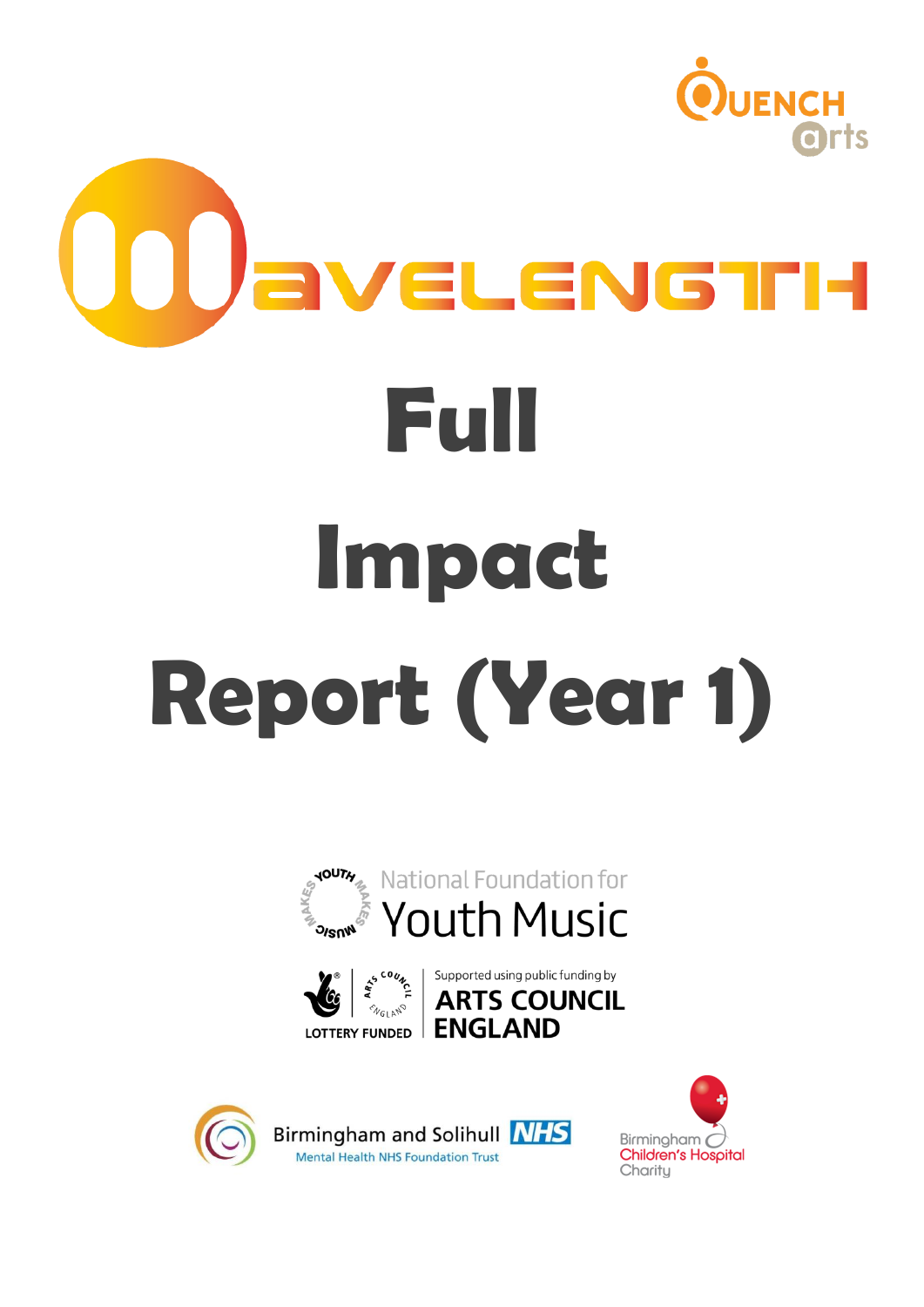## **Contents**

P2: Activity Summary

## **Analysis of Participant Progress**

- P4: Baseline Analysis: Your Music Section/ Outcome 1
- P6: Baseline Analysis: It's All About You Section/ Outcome 2
- P9: Baseline Analysis: 'How You Doin'?' Section/ Outcome 3
- P11: Five Ways to Wellbeing Section
- P12: Participant Case Studies
	- P12: Case Study 1 P14: Case Study 2 P15: Case Study 3 P17: Case Study 4 P18: Case Study 5 P20: Case Study 6 P21: Case Study 7 P22: Case Study 8

#### **Analysis of Participant Progress Workforce Development/Sharing Practice Progress**

P24: Outcome 4: Developing the local music and mental health workforce

P24: Background P25: Peer Observations

- P28: Outcome 5: Developing families' and mental health professionals
- P29: Reflections and lessons learned
- P30: Links: photos, blogs, practice sharing, project CD, Mental Health First Aid information, Five Ways to Wellbeing and Outcomes Star information.
- P31: Thanks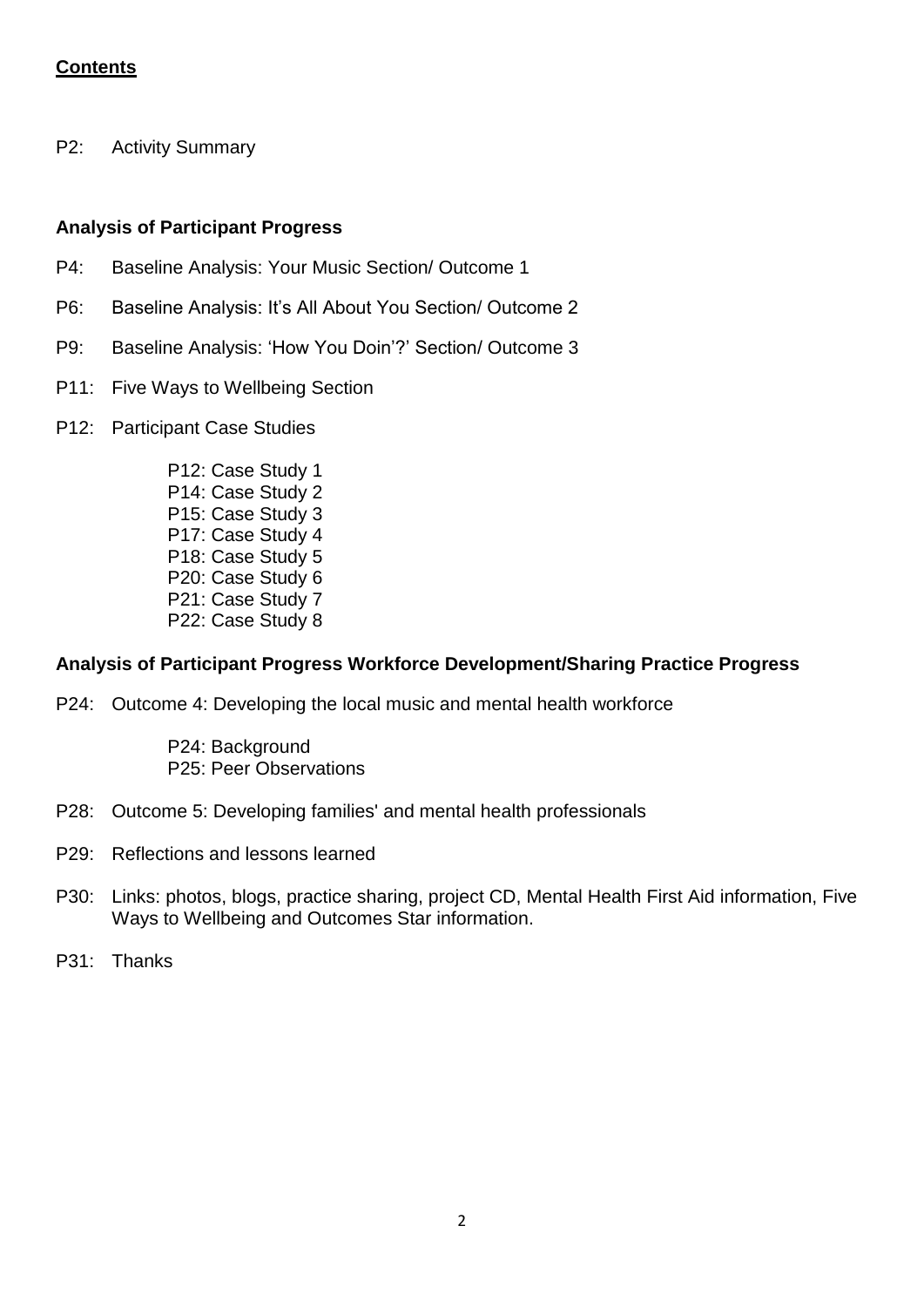# **Wavelength Year 1 (2015-16) Activity Summary**

We have worked with 62 young people with diagnosed mental health conditions over this project year through the main community programme and through 2 bespoke mini projects at Birmingham Children's Hospital Parkview Clinic and at Ardenleigh (a Forensic Child and Adolescent Mental Health Service unit). Overall, we worked with 40 young people in the mini projects, running 10 small group sessions at the Parkview Clinic and 30 one-to-one sessions at Ardenleigh, significantly over-achieving on our target numbers engaged in these mini projects. We engaged 22 different young people in the main community programme, though obtaining regular attendance and retention here was challenging. Of the 62 participants, 31 were 'core' participants.

Across the main programme we delivered: 197 one-to-one music sessions, 10 group musicmaking sessions (ensemble skills), 10 songwriting sessions, 16 half-day recording sessions (equivalent to 8 days), 2 project social opportunities (taking members to see the Musical Connections 20th anniversary concert, mac, for vulnerable adults (which older Wavelength members may progress onto) and the MFY National Festival Rock & Pop performances, Town Hall) and 8 family support sessions. We held a successful end-of-year sharing with a signposting marketplace session on 26th June at mac.

We recruited and trained 5 shadow music leaders, having gained Youth Music approval to take on 3 more trainees than originally planned due to the strength of applications. We trained 6 music leaders in the national recognised 2 day Mental Health First Aid course, and have uploaded blogs regularly to the Youth Music Network to share learning. We are planning for our training for parents and mental health professionals to take place across the summer in partnership with Birmingham Children's Hospital.

We held 4 steering group meetings with our partners and referral agencies and are pleased to have obtained a good level of strategic support and commitment from Forward Thinking Birmingham (recently awarded the contract for 0-25 mental health provision in Birmingham) and Birmingham & Solihull Mental Health NHS Foundation Trust (BSMHFT, who were awarded the Solihull tender), despite changes and challenges with such a significant transition of provider and services in mental health provision delivery locally during the project year.

Due to these changes in the youth mental health sector in Birmingham and Solihull, there has been a period of uncertainty for local mental health professionals in regards to the handover of young people to the new service team, their own job security, and the new model of provision. As such, initial recruitment for the community element of the Wavelength programme took longer than expected. Therefore, we had a rolling start to the programme and a slight slippage to the project delivery, as the end of year concert was held at the end of June.

One surprise was the number of referrals from young people with quite significant and serious mental health conditions onto the community programme, particularly at the older age of our target group, as we had expected more of a balance towards early intervention work. Though this was not a problem in regards to providing appropriate provision, due to the challenges many of the participants were facing, not all of the community participants managed their full quota of 10 oneto-one sessions as some were re-admitted into hospital or had community leave revoked. In addition, there were sometimes staffing issues in supervising young people to attend sessions at our venue, where participants' risk assessments stated this was necessary.

Where it became too late in the project year to take on a new project participant, remaining 1-to-1 sessions were offered to the 2 mini project settings (Parkview and Ardenleigh) to sustain activity in these clinics.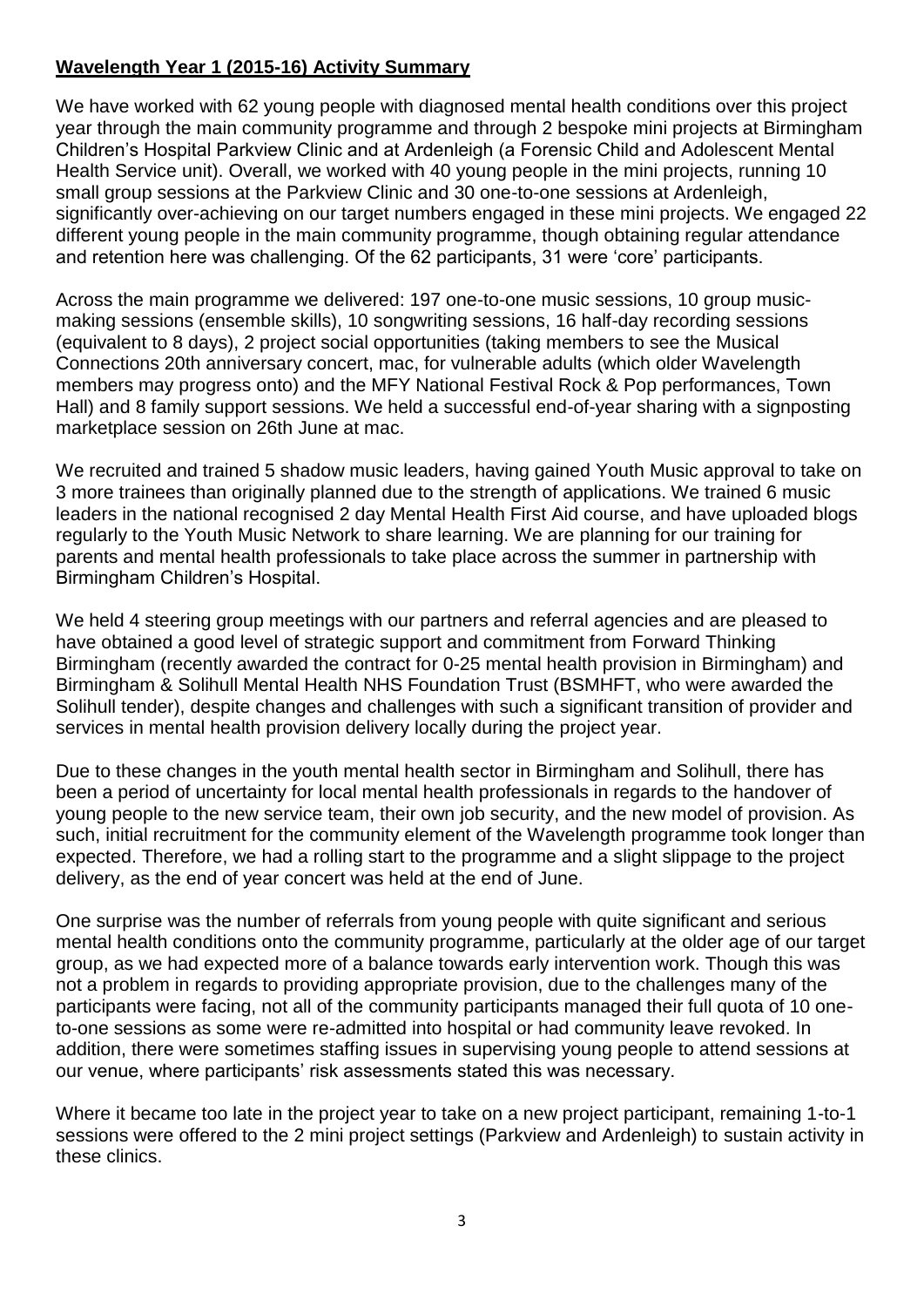# **Wavelength Year 1 (2015-16) Analysis of Participant Progress**

## **Baseline Analysis**

The following is a summary impact analysis of evaluation material collected from the first year of the Wavelength project via a creative baseline activity. Our baseline evaluation tools were devised to use creative and practical activities to engage participants in the process and to enable us to collect data to help us monitor progress and project impact. Participants have reflected on a range of musical, social and wellbeing indicator statements collated from sources such as Youth Music's evaluation questionnaires and from the adult wellbeing projects that we run, which include questions from the Warwick-Edinburgh Mental Wellbeing Scale (WEMWBS), outcomes/mental health recovery star and Five Ways to Wellbeing nationally recognised tools. The same baseline activities were completed by participants, with the support of their project artist, at the beginning and end of the project to measure distance travelled. This data has been analysed on a cohort basis to give statistical results.

Please note, particularly when working within the mental health sector, this data can be greatly affected by how the participant is feeling at the time of completing the baseline activities and their understanding of the questions. In addition, sometimes a lower mark for the  $2^{nd}$  baseline, which might look negative, could mean that the participant now recognises that there is room for improvement through meeting more experienced musicians and has actually gained higher aspirations. For this reason, we always produce case studies about the impact of the project for each participant, which include contextual information from discussions in relation to the baselines and also triangulated monitoring and evaluation material to evidence any progression. Eight case studies, as examples, are provided at the end of this document, with each project artist having written case studies on two of the participants they have worked with.

## **Your Music Section:**

This section of the baseline related to Youth Music Outcome 1.

- **Outcome:** To develop the musical skills, understanding and communication of young people with mental health conditions.
- **Indicators:** Participants' own assessment of their musical ability, understanding and communication.

Music leaders' assessment of participants' musical ability, understanding and communication.

Musical recordings showing participant progression and development.

**Evidence:** Participant revisited baseline questionnaires. Music leaders' sessional reports. Project recordings of participants' work, and end of year project CD.

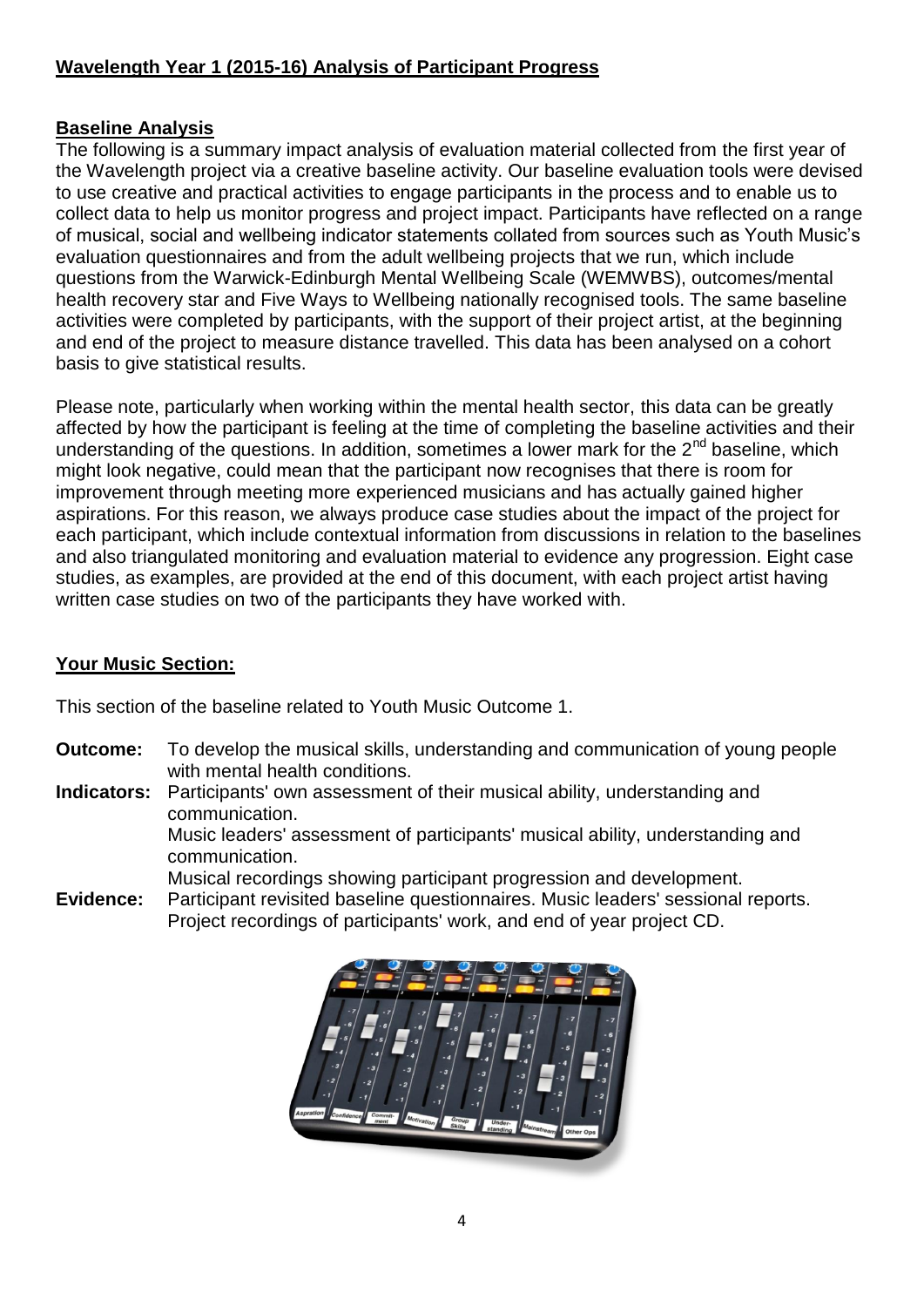Participants were shown a mixing desk. Each fader was marked  $1 - 7$ . Number 1 (the bottom) meant they strongly disagreed, number 7 (the top) meant they strongly agreed. Fader 1 responded to question 1 below, fader 2 to question 2, etc. Participants were asked to move each fader to show how strongly they agreed with each question. This activity was done at the beginning and end of the project year, to measure distance travelled.

## **Of members completing baseline documents at the beginning and then end of the project:**

75% showed improvement in the statement, **'I am pleased with my current level of musical ability'**. 12.5% stayed as they were at the beginning of the year. The most improvement was 4 points, on a scale of 1 to 7. The average movement was 1.4 points. 29% of the collective potential progression points available were achieved.

88% showed improvement in the statement, **'I can express my thoughts, feelings and emotions through my own music making'**. The most improvement was 4 points, on a scale of 1 to 7. The average movement was 1.5 points. 48% of the collective potential progression points available were achieved.

43% showed improvement in the statement, **'I am good of making sense of what other people are expressing though music (e.g., thoughts, feelings and emotions)'**. The most improvement was 2 points, on a scale of 1 to 7. The average movement was 0.6 points. 43% stayed as they were at the beginning of the year. 22% of the collective potential progression points available were achieved.

57% showed improvement in the statement, **'I have a good understanding of the different elements of music (pitch, rhythm, melody, timbre, dynamics, texture, harmony, structure, etc.)'**. The most improvement was 3 points, on a scale of 1 to 7. The average movement was 1.4 points. 43% stayed as they were at the beginning of the year. 38% of the collective potential progression points available were achieved.

71% showed improvement in the statement, **'I feel like music making allows me to be creative'**. The most improvement was 6 points, on a scale of 1 to 7. The average movement was 1.7 points. 14% stayed as they were at the beginning of the year. 63% of the collective potential progression points available were achieved.

63% showed improvement in the statement, **'I find it easy to sing/play in front of others'**. The most improvement was 4.2 points, on a scale of 1 to 7. The average movement was 1.5 points. 25% stayed as they were at the beginning of the year. 43% of the collective potential progression points available were achieved.

## **Extra Information**

Wavelength participants were at the heart of the songwriting process throughout the year and made palpable improvements in the proficiency of their musical skills. They increased their understanding of musical form and structure, chord sequences, tonality, texture, rhythm and feel and also lyric writing and setting music to lyrics. Within our end of year evaluation meeting our project music leaders discussed each core participant and noted specific examples of progress against outcome 1. Some examples include:

Participants' names have been coded in order to maintain anonymity.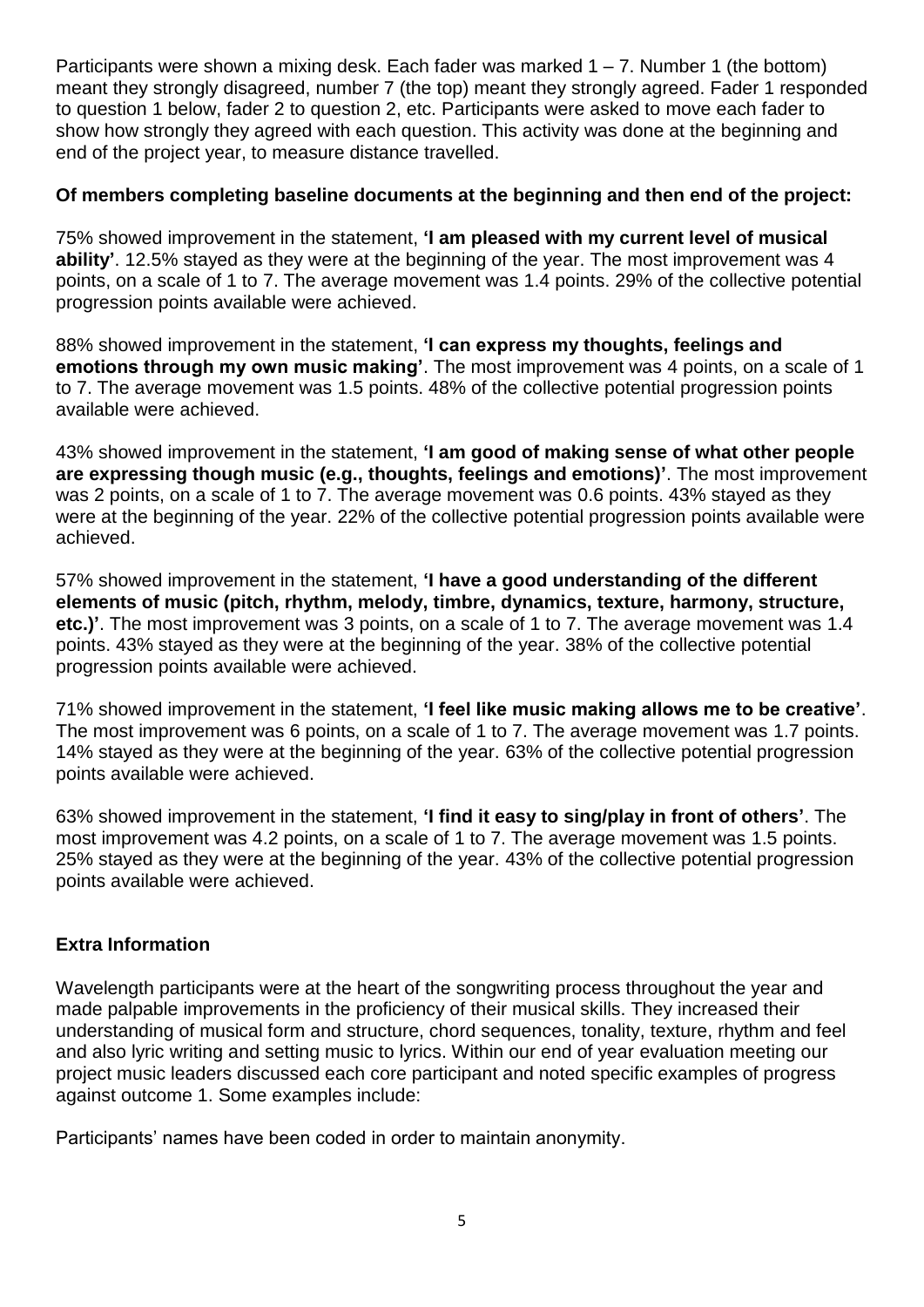- Participant O had never played guitar before but bought one in December 2015. Using her ukulele skills, she was able to learn quickly and put it to practise in Wavelength group and recording sessions. By the end of the project, she had learned lots of chords which were more complicated than she was used to on the ukelele and was playing complex barre chords, changing chords competently by the end of the year. She became more sure of what she wanted musically and often insisted certain chords be included in a song. She was almost nonvocal in October 2015 but by May 2015 she was singing expressively and contributing to lyricwriting.
- Participant A improved on a variety of music performance elements: dynamics, timing, expression. She has now taken grade 8 piano, which is a significant achievement and progression from her starting point.
- The physical range of participant B's voice increased and he learnt to understand 'pitching', hearing when he was in or out of tune. In addition, B began the project as a beginner keyboardist, using stickers/markers to find the right chord shapes. He was incredibly proud of himself when he no longer needed the notes on the keyboard to be marked and, on occasion, he was able to play and sing at the same time. By the end of the year he was beginning to look at different chord inversions and different ways of playing chords.
- Having 1-2-1 sessions has developed participant E's rhythmical skills. He has further applied them in creating tracks in GarageBand and recording rap.
- Participant Q, involved in sessions at Parkview, stated that the best thing about the project was, *"Being able to sing without feeling uncomfortable. Learning new skills and instruments."*

Please see our Soundcloud account to listen to the project CD, which shows the musical outcomes of sessions (https://soundcloud.com/quench\_arts/sets/wavelength-year-1-cd-2016). Recordings were taken at the end of every session, not only as an aide memoir, but to chart the musical progress of participants. Informal recordings from group sessions were then used as a basis for development and refinement in the recording sessions, focused on creating tracks to be included on the CD, alongside tracks written by individuals in their 1-2-1 sessions.

In summary, our indicators and evidence (from monitoring, sessional recordings and/or evaluation) show that all young people engaged, even those not retained for the whole programme, showed some development of musical skill, understanding and communication. Some young people showed a significant improvement in specific areas (e.g., rhythmically or with using a specific software programme) over a short period, but the most impact shown was where young people engaged for a longer duration and were also able to access group activities.

## **It's All About You Section:**

This section of the baseline related to Youth Music Outcome 2.

**Outcome:** To develop the resilience, confidence and self-worth of young people with mental health conditions.

**Indicators:** Participants' own assessment of their resilience, confidence and self‐worth. Music leaders' (and other professionals', where relevant) assessment of participants' resilience, confidence and self‐worth. Participants' involvement in project performance, recording and accreditation opportunities. **Evidence:** Participant revisited baseline questionnaires. Music leader sessional reports and case studies on each participant.

Registers and documentation from performance/recording/arts award opportunities.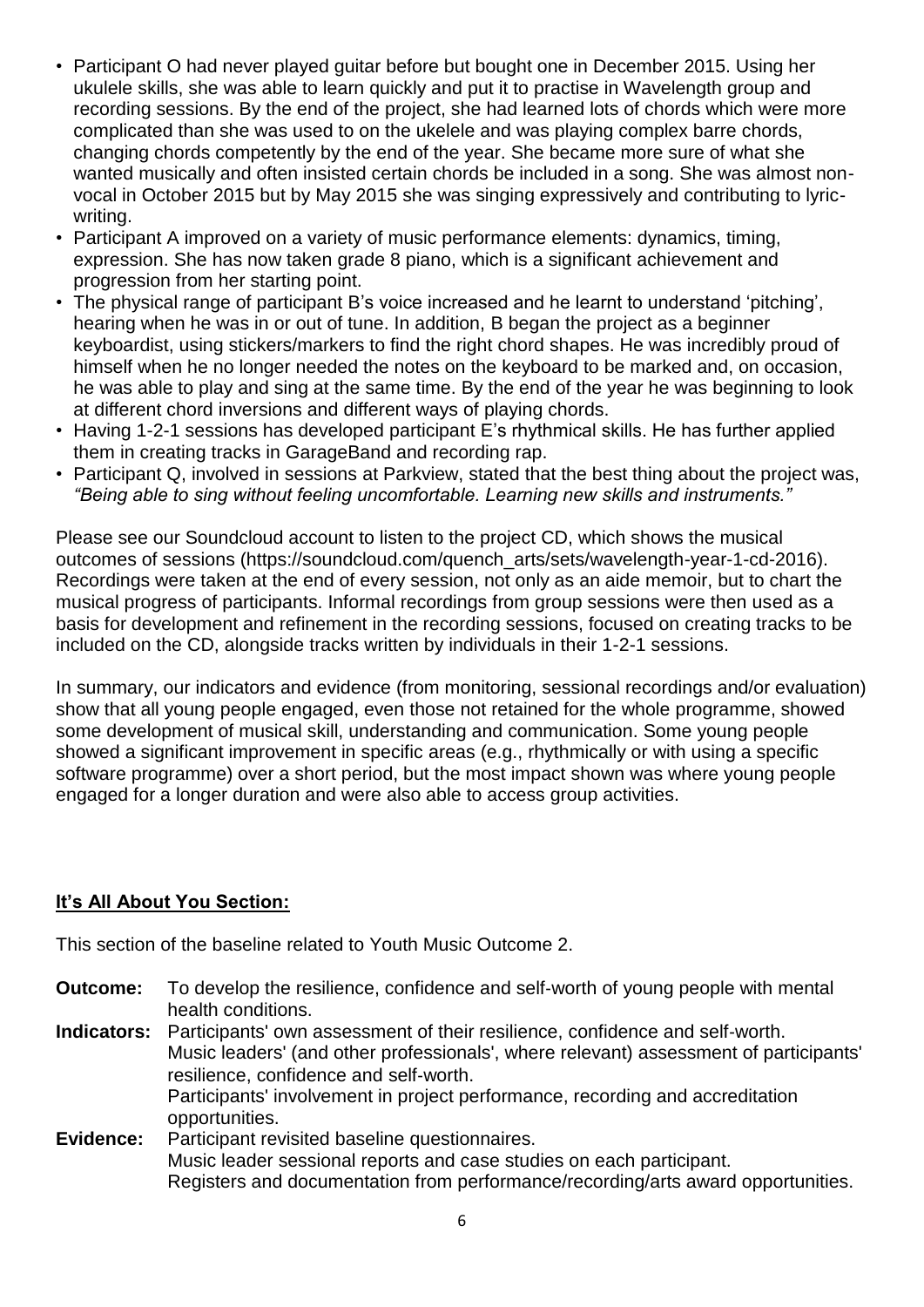

Participants were shown a picture of a star and asked to imagine that they were the star. Each point of the star was marked 1 -7. Number 1 (the inside) meant they strongly *disagreed*, number 7 (the end of each point) means they strongly *agreed*. Participants were asked to colour in each point of the star to show how strongly they agreed with each question. This activity was done at the beginning and end of the project year, to measure distance travelled.

71% showed improvement in the statement, **'I've been feeling relaxed'**. The most improvement was 4 points, on a scale of 1 to 7. The average movement was 1.14 points. 29% stayed as they were at the beginning of the year. 38% of the collective potential progression points available were achieved.

71% showed improvement in the statement, **'I've been feeling confident'**. The most improvement was 4 points, on a scale of 1 to 7. The average movement was 1.29 points. 29% stayed as they were at the beginning of the year. 36% of the collective potential progression points available were achieved.

57% showed improvement in the statement, **'I've been feeling useful'**. The most improvement was 3 points, on a scale of 1 to 7. The average movement was 0.86 points. 29% stayed as they were at the beginning of the year. 29% of the collective potential progression points available were achieved.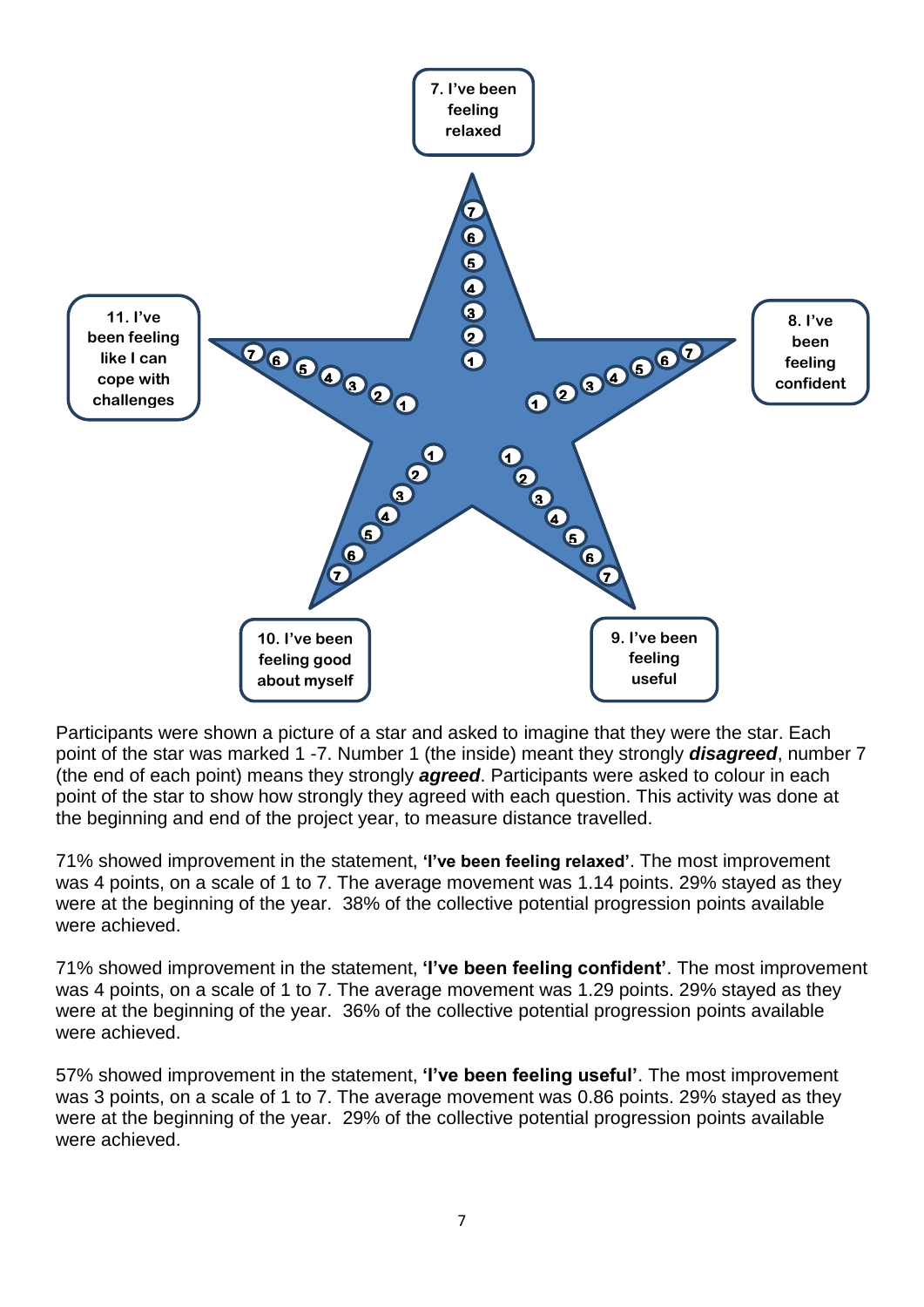71% showed improvement in the statement, **'I've been feeling good about myself'**. The most improvement was 2 points, on a scale of 1 to 7. The average movement was 0.78 points. 29% stayed as they were at the beginning of the year. 24% of the collective potential progression points available were achieved.

71% showed improvement in the statement, **'I've been feeling like I can cope with challenges'**. The most improvement was 3 points, on a scale of 1 to 7. The average movement was 0.86 points. 14% stayed as they were at the beginning of the year. 35% of the collective potential progression points available were achieved.

## **Extra Information**

Particular examples of participant progress towards this outcome include:

• Through the medium of songwriting participant C has expressed and explored her thoughts and feelings on some family issues for the first time (as evidenced on the project CD). This has opened up a coping mechanism and a way for her to be more resilient to difficult situations in the future. Participant C had struggled to attend group sessions during the project, leaving half way through a recording session and seeming very timid. However, she committed to attending the final project sharing and overwhelmed the team with how confidently she sang on the night. She was also happy to be involved with the group songs at the sharing too, having gained confidence from initially watching others in the dress rehearsal and then joining in. The team saw a very big change in her confidence level when working with others and she seemed really proud of herself on the night. In her evaluation, participant C stated,

*"I'd never thought to release my thoughts and feelings by writing songs before, that's really helped and I wouldn't have been able to do it on my own before. Now I can though, and I'm writing all the time!"*

- Participant B was in a clinical CAMHS unit when the project began but continued engagement in the project when he was discharged. Initially he was unable to engage with the rest of the group and was extremely quiet and shy. However, as his confidence grew, he began to contribute ideas and became a staple contributor to group songwriting. By the end of the project he was fronting a performance of his own song and performing animatedly in front of an audience and was able to show confidence and project his personality on stage.
- Participant I, a rapper based at the Tamarind medium secure mental health clinic, was incredibly unconfident about his own material at the beginning of the project, unpicking everything he'd done, deleting everything and saying it was bad. He has leant to trust his work more and allow things to flow and develop. He was able to perform live in an informal sharing event at his clinic to other residents and significant numbers of staff, including some spontaneous MCing with other young people, and focus on the positive aspects of his work.
- As stated for outcome 1, participant O was barely verbal for the first few months. By the end of the sessions she shared ideas confidently/verbally and started to sing with confidence, e.g., for the recording of one of the group songs, 'Hope', she created her own middle 8 harmony.
- Participant O began the project relying quite heavily on her dad to communicate for her. By the end of the project she was talking freely for herself and her speech had become much clearer.
- Both participants O and B (above) showed a huge improvement in their self-confidence., especially highlighted on the day of the showcase when participant C joined in their group numbers. C hadn't stayed at any group session due to anxiety and needed a lot of extra support on the day. This support was able to happen because both participant O and participant B had increased their own confidence so much over the project that they didn't need constant reassurance. They felt strong enough to know what they were supposed to be doing, when and why, and didn't need constant accompaniment. Because of this, we were able to give C more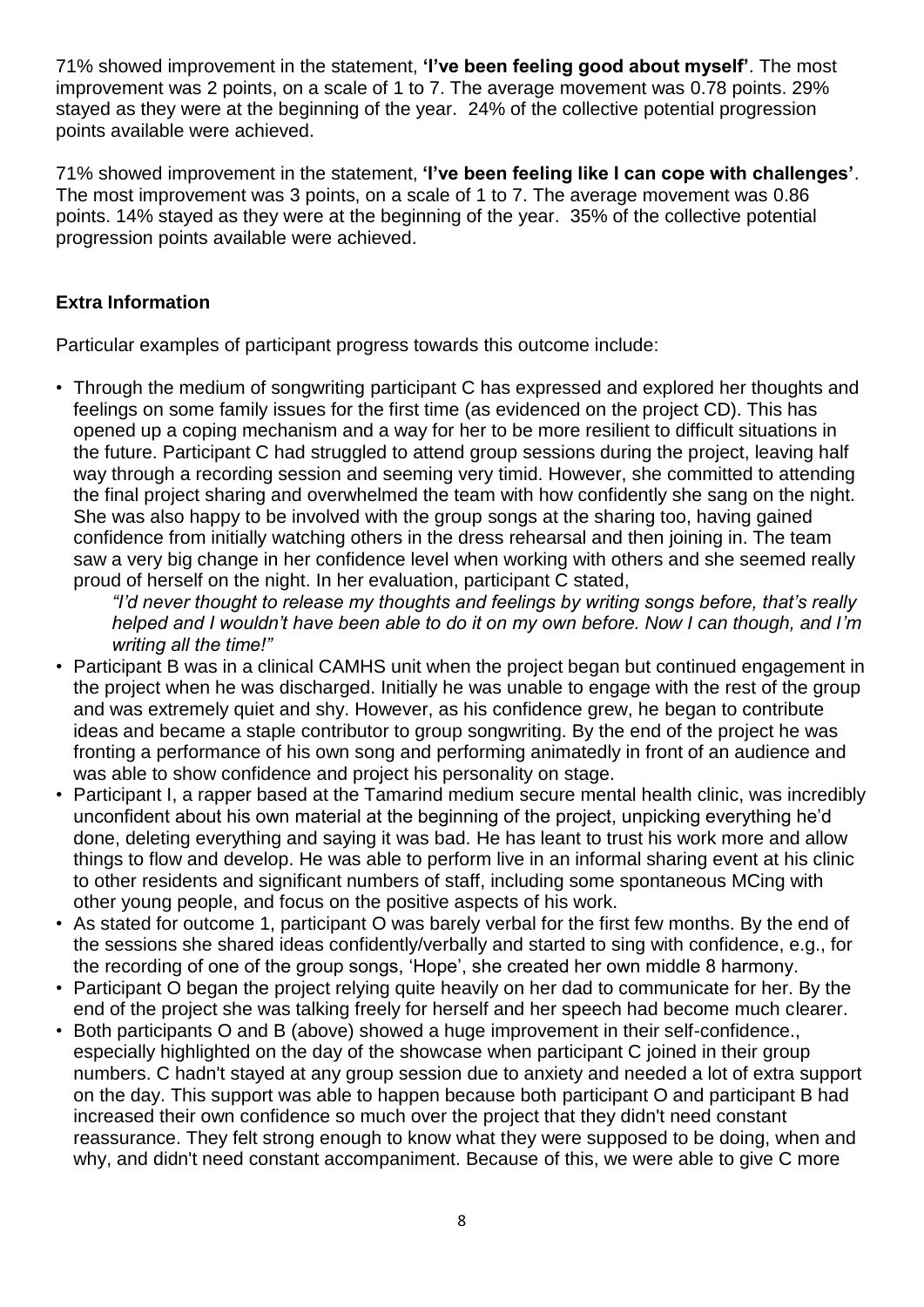attention. This clearly demonstrates a huge improvement in participant O and participant B's confidence.

- Participant N development the confidence to access another opportunity offered at The Rep, as signposting and progression evidence.
- Participant Q, involved in sessions at Parkview, stated, *"Individual sessions have been really fun and good as a distraction technique".*
- Participant R, involved in sessions at Parkview, stated, *"(I) Enjoy being creative, expressing feelings."*

Over this first year of Wavelength, 12 young people regularly attended (with additional one-offs) the main community-based project group/recording/performance opportunities. Unfortunately this year we have had no participants wanting to work towards an accreditation (Arts Award). We are hopeful of achieving this with an identified 4 participants from Year 1 as they continue to engage in the project group activities in Year 2. Partly this was because, as stated, we underestimated the amount of interest in the project from young people with quite significant mental health conditions this year and, as such, have had to be cautious around not adding too much pressure on the young people. Now that the project is established and a full year of activities has been completed, we feel that a level of trust and assurance has been built with these participants and that Arts Award will be an achievable progression for them in year 2.

For the reasons mentioned previously, we kept the end of year concert as an informal sharing, predominantly for parents, families and keyworkers, as well as a few invited guests, whilst also ensuring that the event was a significant celebration and marker of participants' achievements. We held the informal sharing at the MAC Foyle studio, a professional venue set up in cabaret style, with excellent sound and lighting. Though we were disappointed with the number of young people able to perform in the evening due to issues with some participants gaining leave or having staff supervision from locked wards/forensic CAMHS, the concert was a full 2 hours full of one-to-one songs created by participants and included 5 performances of songs created in group sessions. We also played tracks from the project CD, launched on the evening, and recorded audience feedback to play to the young people who couldn't be there so they could hear the positive recognition of their work. All participants received a CD of the original tracks created in the project from their one-to-one and group sessions, and a certificate was presented to all performers at the sharing.

## **'How You Doin'?' Section**

This section of the baseline related to Youth Music Outcome 3.

**Outcome:** To develop the social skills and team working of young people with mental health conditions. **Indicators:** Participants' own assessment of their social skills and team working. Music leaders' (and other professionals', where relevant) assessment of participants' social skills and team working. Participant reps' focus group interviews/reflection about participants' social skills and teamworking. **Evidence:** Participant revisited baseline questionnaires. Music leader sessional reports and case studies on each participant; project manager observation reports on sessions visited. Notes from participant representative discussions at Steering Group Meetings.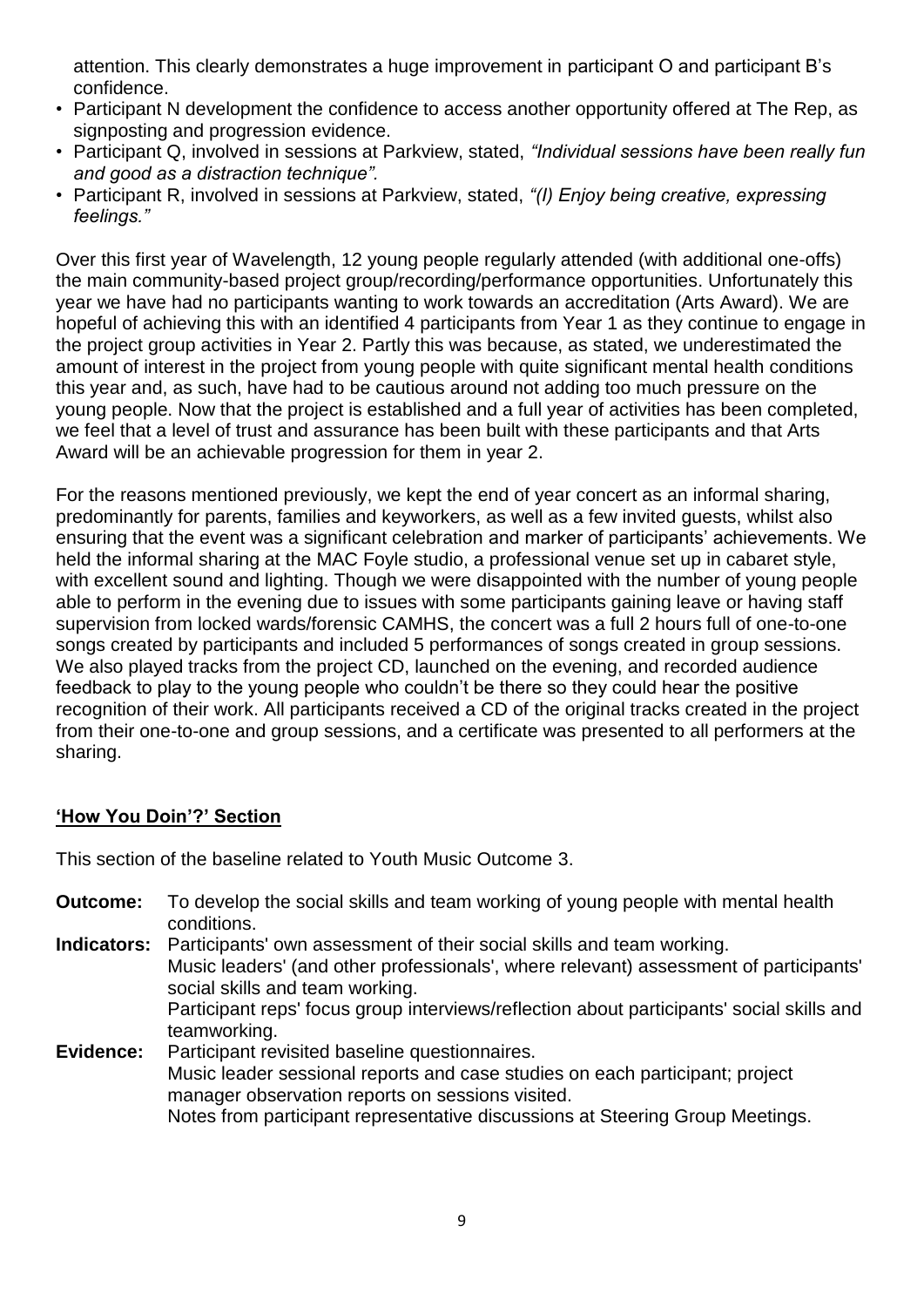| I totally disagree | 2<br>I mostly disagree | з<br>I disagree a bit | 4            | 5             | в<br>I mostly agree | I totally agree |
|--------------------|------------------------|-----------------------|--------------|---------------|---------------------|-----------------|
|                    |                        |                       | I'm not sure | l agree a bit |                     |                 |

In this section the music leader showed their participant a scale of 7 notes from low to high. Participants were asked to play a *low* sound on the keyboard in front of them if you *disagreed*, raising up to a *high* sound on the keyboard if they totally *agreed*, with all the notes in between if they thought they didn't quite agree or didn't quite disagree. If were totally unsure, they could press note 4.

40% showed improvement in the statement, **'I feel that I have good social skills'**. The most improvement was 1 points, on a scale of 1 to 7. The average movement was 0.4 points. 40% stayed as they were at the beginning of the year. 22% of the collective potential progression points available were achieved.

33% showed improvement in the statement, **'I feel that I am good at working in a team'**. The most improvement was 2.8 points, on a scale of 1 to 7. The average movement was 0.63 points. 50% stayed as they were at the beginning of the year. 34% of the collective potential progression points available were achieved.

## **Extra Information**

In many cases, it was a significant achievement for participants to gain the confidence to attend group sessions, and a huge step for the young people. Through ice breaker activities, warmups and songwriting the participants got to know each other better and slowly lost some of the inhibitions and anxieties that they may have had at the beginning of the project. Particular examples of participant progress towards this outcome include:

- Participant C struggled in group settings, often leaving before the session began. However, she was really keen to overcome this and finally found her confidence to take part in the dress rehearsal before the gig, when she could see the positive group dynamics. She joined in with every group song and also performed a duet of a cover song, collaborating with participant B. Her experience was highly positive and in her evaluation she states that this has been a real turning point for her and that she'd do it again.
- Participants O and Q are patients in a locked ward and have supported each other tremendously. They have encouraged each other to come to sessions and also supported other in their songwriting and music making in-between project sessions.
- R is a participant based at Ardenleigh forensic CAMHS. She has brought other participants into her sessions to support in areas that she felt they were good at. "I've brought participant S 'cos she's good at lyric writing." Our music sessions have given her a reason to increase her communication with other residents and a focus to build relationships in the setting.
- Participant B was hesitant to suggest melodies in early sessions but became more confident at putting ideas forward, pacing thoughts between listening to others. He has started to compliment other participants' work, encouraging others in group discussions, ice-breakers and team games. An evaluation comment from participant B, stated,

"*If I'm stressed out, music helps me to relax so I've done covers, written loads of songs and recorded them. I've been proactive - I'm going to carry on singing to my family over the*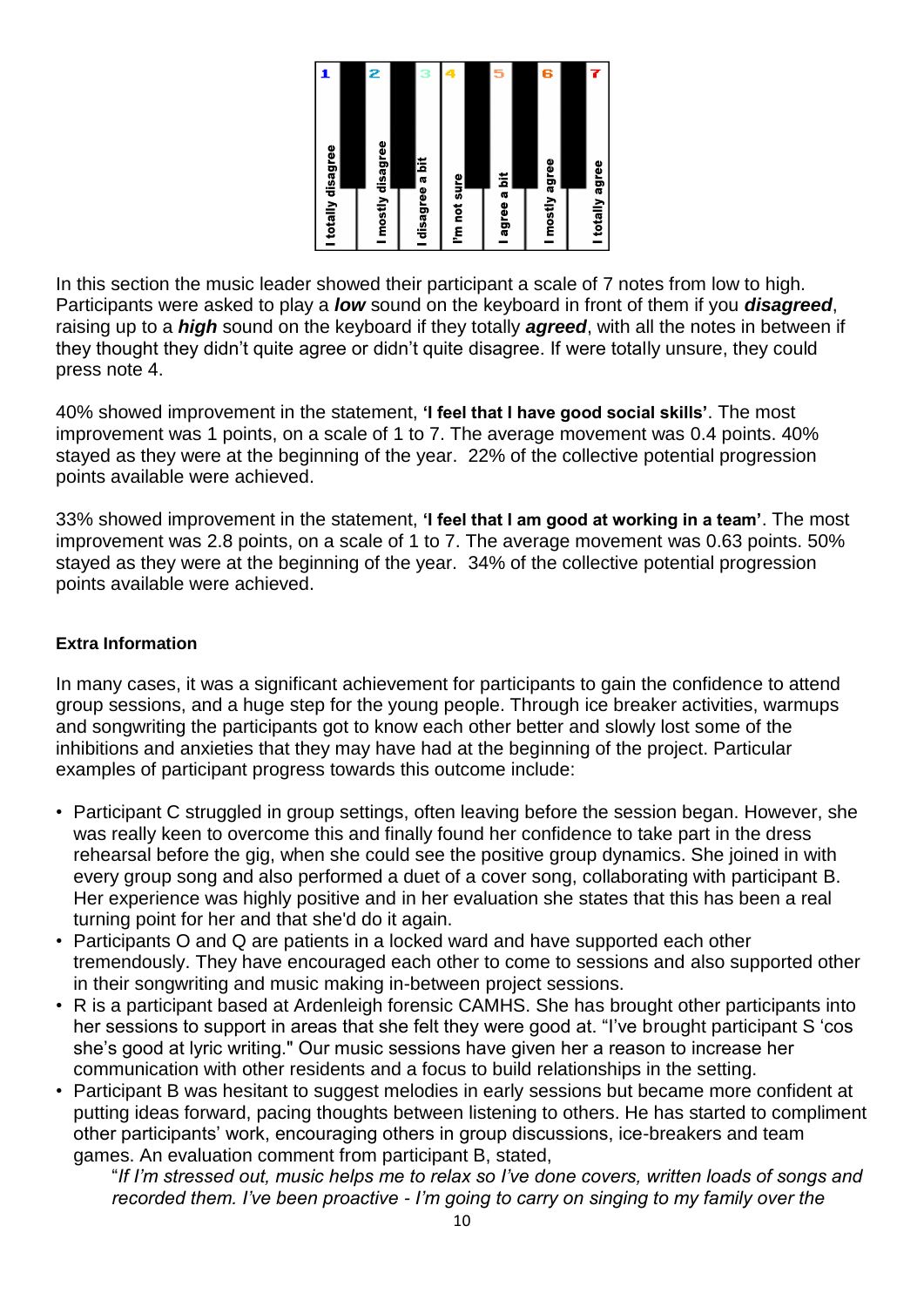*summer and writing songs for the start of the project in September. I've been able to talk to other people more but I still struggle giving compliments so this is my next step."* 

- During the year participant P, extremely quiet and under-confident at the beginning of the project, became brave enough to take part in group discussions, having eye contact and a slightly louder voice.
- Both participants O and B started quite shy and with little communication with others. As the project progressed, both came out of their shells and interacted more. Participant B became far more talkative, and participant O used more words and didn't always rely on her Dad to speak for her. This, in turn, helped them to work better as part of a team. As Katie Stevens, shadow artist stated, *"One of my favourite moments on the project was the day when (participant O) taught the other participants how to play the ukulele chord patterns. I was pleased that both (participant O) was happy to teach and that the others responded well to being taught."*

We have run 36 group, songwriting and recording sessions, all focused on building the team working skills of young people in a musical environment. In addition, through the project we provided 2 social opportunities for project participants and their families: attending our adult Musical Connections 20th anniversary concert (a project they can progress onto when they get too old for Wavelength) and a trip to the Music For Youth National Festival. Both of these opportunities, plus our ice breaker activities, participant reflection sessions and opportunities to mingle in project breaks, have enabled participants to mingle and get to know each other outside of project activities.

In year 1 we have not had a participant representative at Steering Group meetings, though we have taken participant feedback to take to meetings. The decision was taken not to have a rep in the first year of activity because of the context and confidence levels of the young people recruited to the programme and because we did not want to put additional pressure on the young people involved in the when they were new to us and the project. We will review this in year 2 to see whether there is a participant(s) we can ask to attend meetings who we think would cope with this responsibility.

#### **Five Ways to Wellbeing Section**

This section was added in order to help participants set their own personal goals for taking part in the project, related to the New Economics Foundation, 'Five Ways to Wellbeing' [\(http://www.neweconomics.org/projects/entry/five-ways-to-well-being\)](http://www.neweconomics.org/projects/entry/five-ways-to-well-being)

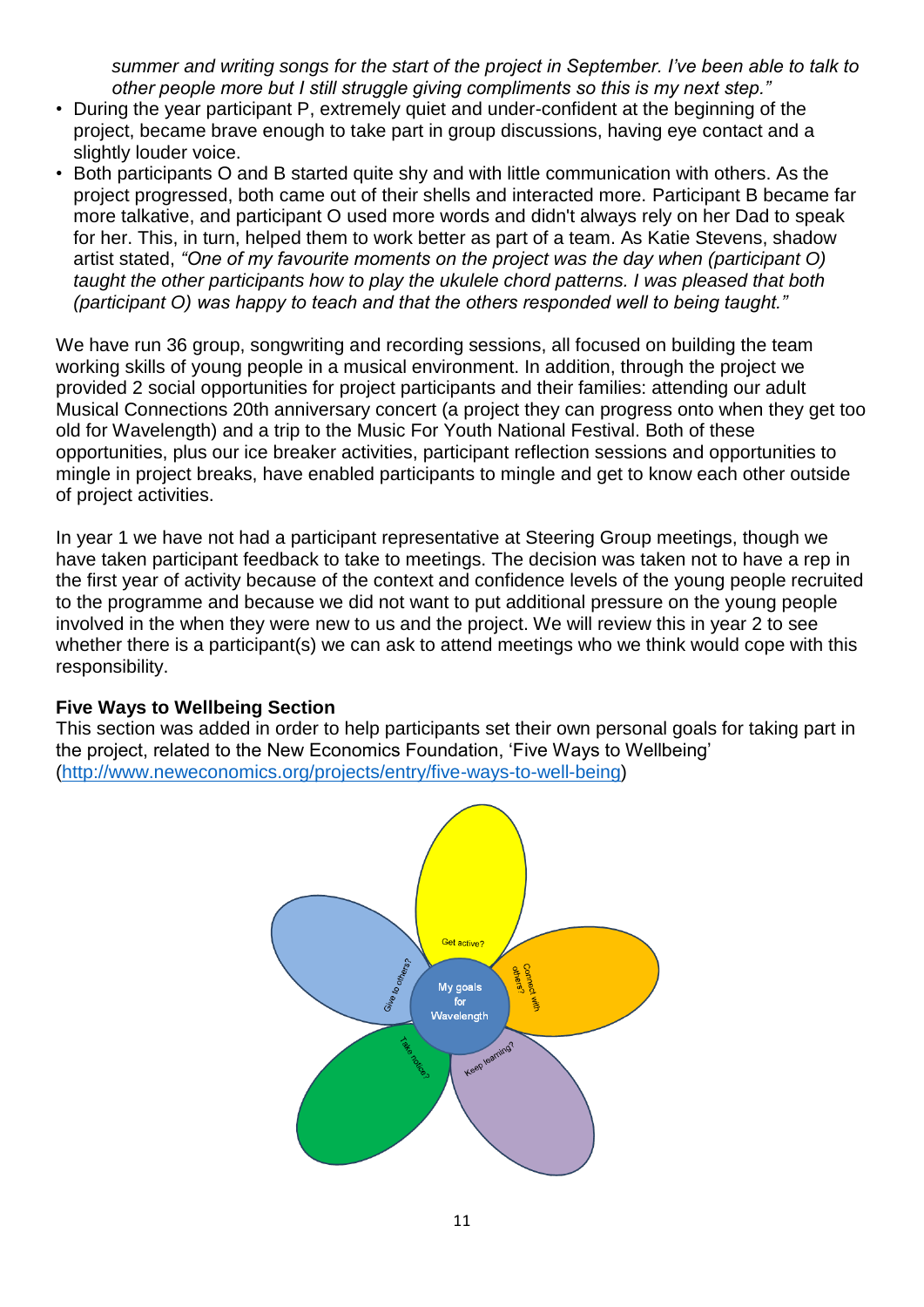Participants were encouraged to set personal goals for their engagement in the project related to 'connect with others', 'keep learning', 'be mindful', 'give to others', 'get active'.

Out of 30 personal wellbeing goals set at the beginning of the year goals, 29 goals were met and 1 goal was identified by a participant as still working towards meeting. The goal that was partly achieved (for 'connecting with others') was set by participant B who stated, as mentioned above, *"I've been able to talk to other people more but I still struggle giving compliments so this is my next step."*

# **Participant Case Studies**

Below are completed case studies detailing the progress of 8 participants recruited onto the Wavelength project this year, with each project artist writing 2 case studies. Some of these case studies are stronger than others in regards to the positive impact of the project but they are all included to share learning.

These case studies have been written by the artist working with each participant in 1-to-1 sessions and refer back to sessional monitoring forms from one-to-one and group sessions (with participant comments), participant feedback (such as graffiti walls and plenary reflection recordings) from group sessions, informal audio recordings of work in progress, participant/trainee evaluation forms for each project element and participant baselines/evaluations as evidence for any observations made. In addition, where possible, contextual information and feedback about the impact of the project for each participant has been obtained from health professionals/ carers/ family with permission, in order to gain a wider context. Participant names have been coded to maintain anonymity.

# **Case Study 1 – Participant B**

## **Written by James Stanley (Project Artist)**

## **July 2016**

I first came into contact with participant B during taster sessions for our first mini project at the Parkview Clinic, Birmingham Children's Hospital, where he was a patient. I've since learnt that his mental health had reached a low point and he'd had to be admitted to the hospital for several months due to psychosis and depression. He walked into a busy group session and sat, detached from everyone else, at the back. It was only after the session that he nervously approached us and talked about his interest in learning to play the keyboard because of his love of pop music. I saw him once more at Parkview Clinic. This time, I was able to encourage him to play a few notes on the piano. He didn't engage with or play along with the rest of the group, as he was too much in his own world discovering playing music for the first time.

Fast forward to the end of the project and participant B was playing or singing (or both!) on every single song at the Wavelength Showcase! He sang original music by himself that he'd written, he did duets with other members of the group and he really performed and entertained the audience! This has been an enormous journey and an incredibly positive transformation for him when we look back at day one.

Once the tasters had finished at Parkview, participant B was contacted to continue with the Wavelength project, as he lived locally and had been discharged from hospital. He took full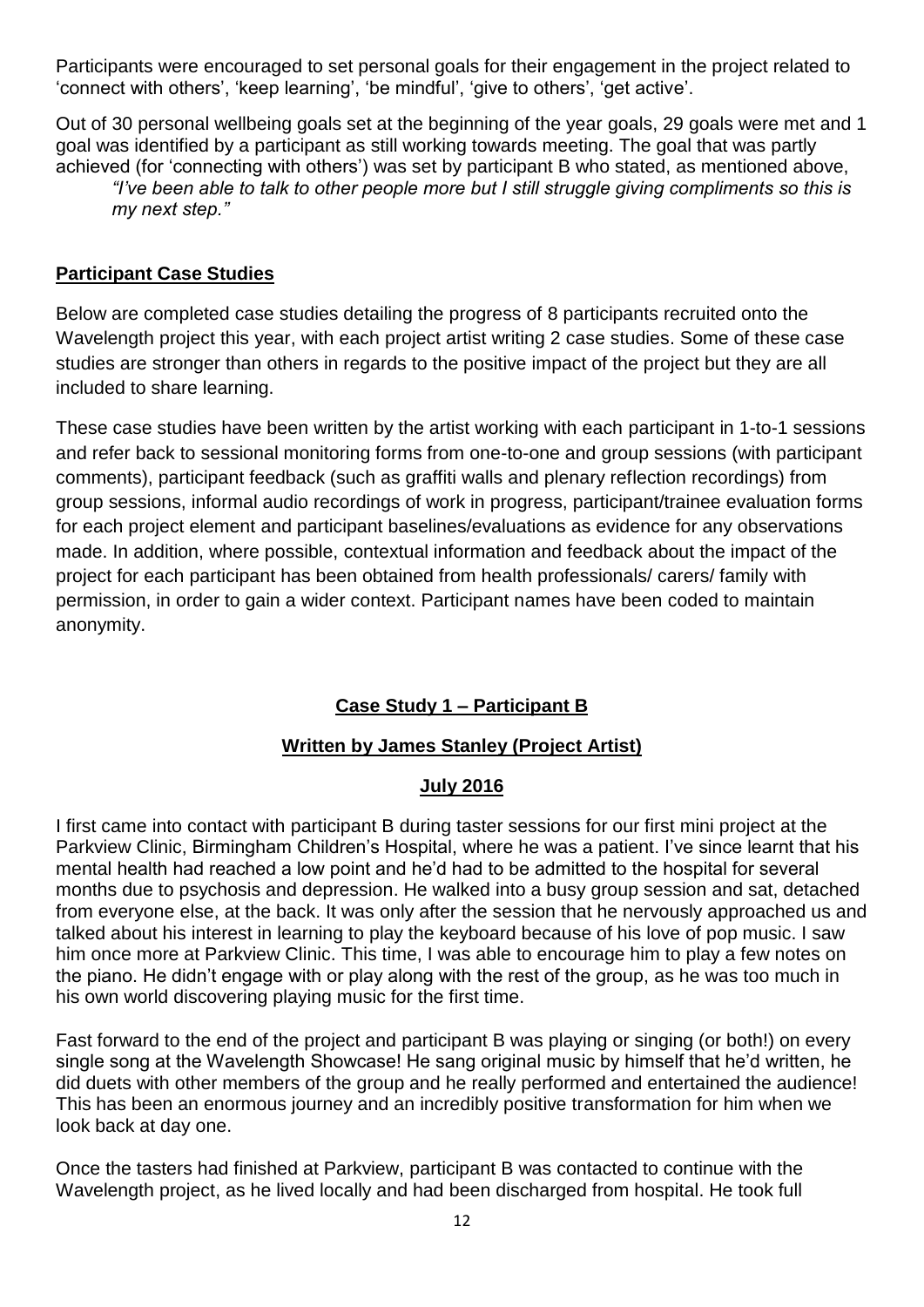advantage of the opportunity, attending one to one sessions, group sessions, recording sessions and songwriting sessions. I think the project became part of his stability, something that he could really rely and focus on. He barely missed a session. Even when he was admitted back into hospital because of issues with his medication, he was back as soon as he possibly could be.

In our one-to-one sessions Participant B has made so much musical development. He was still very interested in playing the keyboard so I showed him a few chord shapes and we learnt one or two of his favourite songs. This is something he'd not done before and clearly brought him a lot of enjoyment week by week, so much so that his family saw the need to purchase him a keyboard to practise at home, such was his enthusiasm. He'd always come back in and say to me; *"I've written a list of all the songs I've listened to this week that I'd like to try and learn!"* He really excelled and picked up a lot very quickly because of this. I taught him the songs he wanted to learn, the songs he was already listening to, which is so important. We both viewed the session as a chance to talk about the latest songs we'd heard on the radio and it quickly became a very relaxed environment.

As soon as he arrived at ACMC (Wavelength Project Venue) he discovered another interest singing. He saw a studio condenser microphone and was inspired! He couldn't wait to use it, so he started singing as well as playing the keyboard. He had a clear character to his voice from the start but little or no control over his pitching. He was determined to improve! We did vocal warmups together, relentlessly practised scales and intervals to help participant B recognise when his singing was sharp or flat and we sang many, many different songs of his choice together. He gradually improved and picked up a lot of power and control in his voice. He started taking vocal lessons at his school but sometimes turned up to our sessions discouraged by comments his tutor had made which played on his mind saying, *"I can do that, can't I?"* He recognised the Wavelength project as somewhere he'd be supported and encouraged.

This knowledge, coupled with the musical skills he was gradually building up, put him in an amazing position to benefit from group sessions. He says himself that he struggles in group settings with others. His goals at the beginning of the project were about 'connecting with others by making music with them' and also 'recognising what other people are good at.' In the first few sessions he found this very difficult. He was quiet and subdued, not adding much to the conversations. But gradually, participant B started to become more and more confident. There was a particular session where a song called 'Disco Fox' (track 4 on the project CD) was written that seemed to be a bit of a turning point. Some of his lyrical and musical ideas were taken on by the group and everyone fell in love with the track. In fact, it went on to be a firm favourite throughout the project! I think that moments like this, where other people recognised participant B's talents for the first time, kept adding together and multiplying inside of him to really buoy him up and increase his confidence. He really became part of the 'core' of this project.

Participant B showed progress in nearly every element of his baseline activities in regards to his music-making and inter-personal skills. He achieved all his personal aims for the project except in relation to connecting with others, which was partially achieved. He says,

*"I've been able to talk to other people more but I still struggle giving compliments so this is my next step."*

By the time the performance had come round, participant B's ability to work alongside others and his confidence had improved astronomically. He was so excited to invite about 20 members of his family and friends along to the performance where he and others would be showcasing what they'd learnt. He was obviously proud and loved the opportunity to show off his talent!

At the end of the project he remains very keen to continue making music however he can. He says,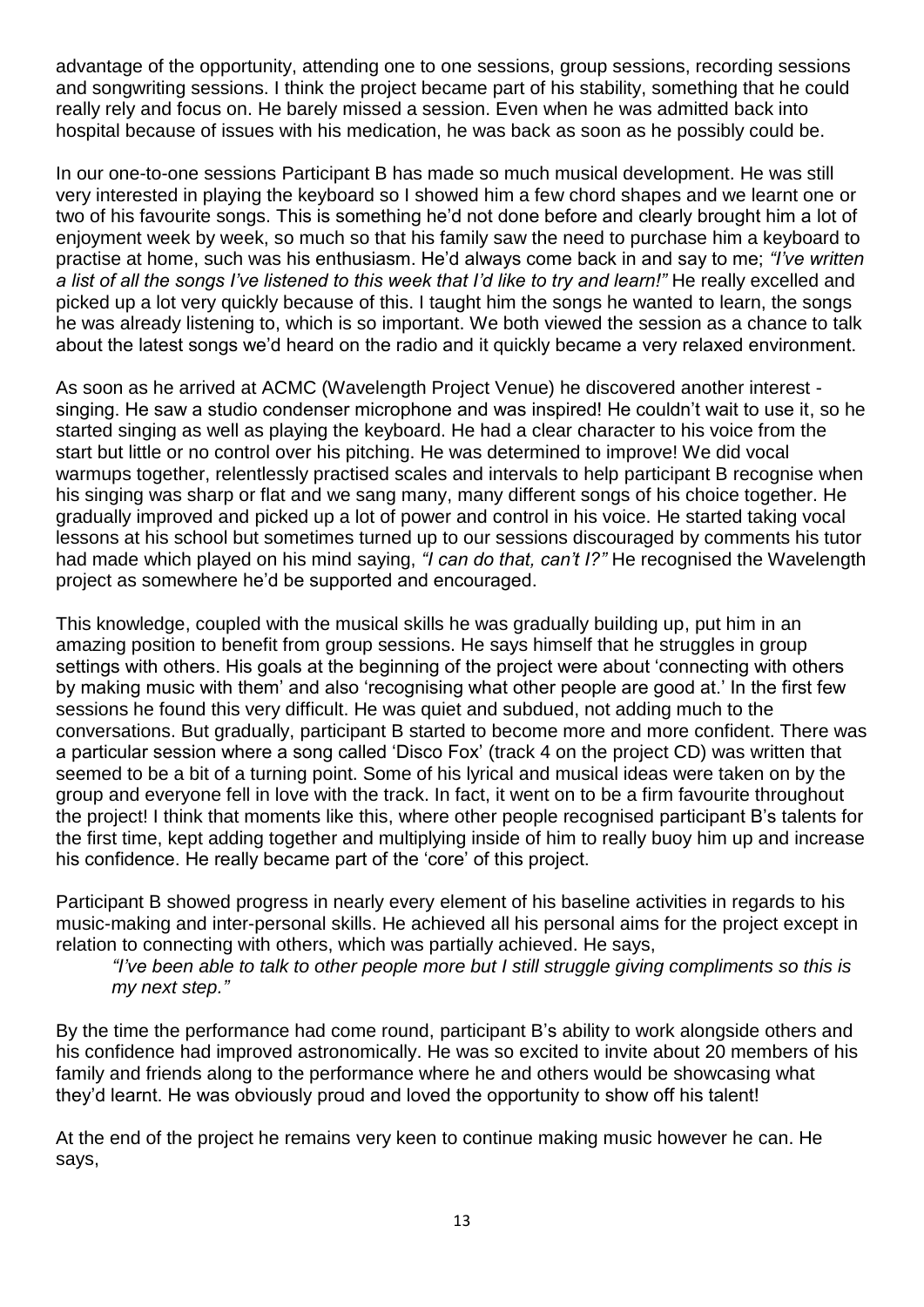*"If I'm stressed out, music helps me to relax. I've done covers, written and recorded songs. I've been proactive and I think that's helped, so I know I need to carry on singing and writing!"*

## **Case Study 2 – Participant C**

## **Written by James Stanley (Project Artist)**

## **July 2016**

Participant C was slightly younger than our target age when she applied to the project (12 instead of 14 years of age). Her application came into Quench Arts with strong support from her key worker who gave a convincing argument and additional risk assessment for her involvement. On meeting with participant C and her mother the Quench Directors could see that she was mature for her age and her mother agreed to support her as required to access the project, so her application was accepted.

Participant C had recently been discharged from the Home Treatment service to the community CAMHS team following a short admission on an inpatient ward at Birmingham Children's Hospital due to an overdose, a result of suffering from an adjustment disorder. It was felt that she lacked the emotional resilience and coping strategies to deal with events that had happened in her past. We were informed that Participant C was a keen singer and mum and school had both praised her for this and highlighted it as a passion. It was felt that the project would be beneficial for her as she was vulnerable in her current social circle and require more positive activities to fill her free time.

Initially participant C wouldn't sing to me, so I sang one of her favourite songs to her in our first one-to-one session. She looked at me like I was crazy, likely thinking that she would never ever do that! Within a few minutes, though, she sang, with the tiniest voice I've ever heard. This is what she wanted to do. At the outset of the project she explained she wanted to focus on singing and wasn't really interested in playing an instrument. Her journey to singing confidently in front of me was very much linked to her mum. Participant C started off needing her in the room, by her side. Next she asked her to stand outside the door. It was only when participant C left her mum downstairs in reception that I heard her real voice! All that time she'd been building up her confidence both musically and socially - both important steps to make.

Participant C's vocal talent was outstanding already. She had a beautiful tone, great control and a huge range but we gradually worked on things she was less confident with, like her timing. We did this through a series of cover songs that she chose for herself. A really important step for her was recording these cover versions so she could listen back to them, analyse them, play them to family and friends and use them as an anchor to her own self-belief and self-worth. These recordings were proof that she was talented and exceptionally good at something, which is important to a young girl who is struggling at school, struggling with family issues and ultimately, struggling with mental health.

*"It helps to get what they are feeling out of their heads and to express their thoughts and feelings out loud." Participant C's Mother.*

I kept asking Participant C about songwriting, trying to create our own material. The time was never right and I didn't want to force the issue. Eventually, she arrived and said, *"I've written some lyrics!"* In the sessions that followed we ended up writing a beautifully touching song about her relationship with her father, an open and honest discussion of how she felt. She said at the end of the project,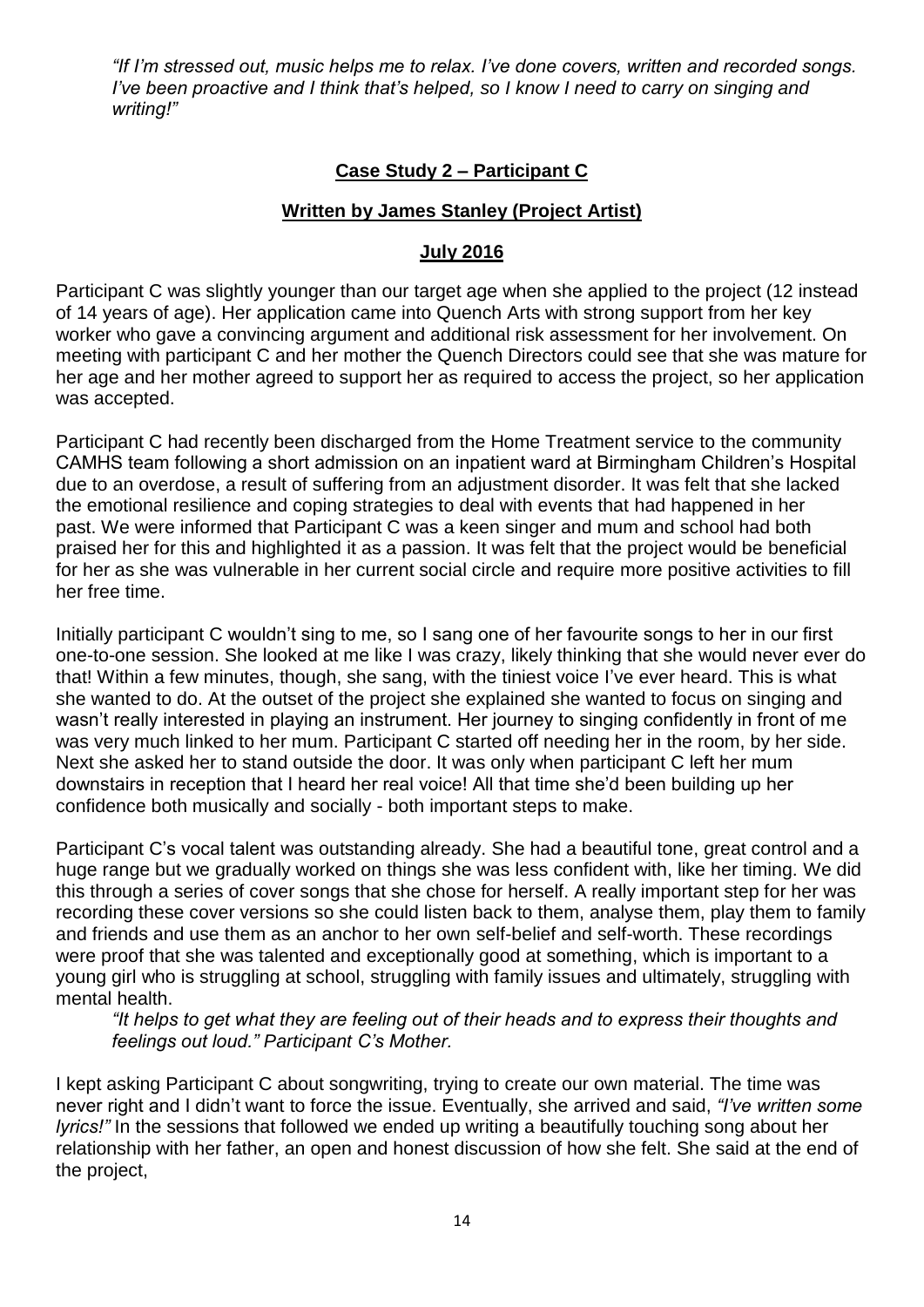*"I'd never thought to release my thoughts and feelings by writing songs before, that's really helped and I wouldn't have been able to do it on my own before. Now I can though, and I'm writing all the time!"*

Her family were blown away by her song 'Escaped' and it became a real touching moment to hear participant C's mother and sister talking about how much it meant to them too. Listen to track 2 from the Wavelength CD here: [https://soundcloud.com/quench\\_arts/tracks](https://soundcloud.com/quench_arts/tracks)

Participant C showed huge improvements across the board for her self-assessed baseline scores through the project. In relation to her music making, the most significant improvement, on a scale of 1-7, was from a '2 to' a '6' for the statement, 'I am pleased with my current level of musical ability'. Her scores for, 'I can express thoughts, feelings and emotions through my own music making' rose from '5' to, '7', the top of the scale. In relation to her health and wellbeing, her scores advanced from a '2' to a '6' (out of 7) for 'I've been feeling relaxed', from a '1' to a '5' for 'I've been feeling confident' and from a '3' to a '6' for I've been feeling like I can cope with challenges'. Participant C also achieved all her personal aims for the project in relation to the Five Ways of Wellbeing.

One of my goals was always to get Participant C along to a group session where she could really start to build a new set of skills. Unfortunately, this proved very difficult as working with others was a big trigger point for her own negative feelings and mental health. There were times when she had arrived before a group session but left as soon as it started. However, building her confidence was a gradual process and we were certainly not going to give up. The showcase came around and I'd discussed the prospect of performing her original song with me. She seemed keen but adamant that she wouldn't be doing any group work. At this point, I was unsure if she would make it to the performance or if it'd be too difficult for her….but she arrived!

Participant C sang her song in the soundcheck and blew everyone away. I'm not sure whether it was the huge applause that followed or the kind words in the ear from all the participants, musicians and directors but something flicked a switch in her head. From that moment, she came up onto stage for every group song! Bearing in mind that she didn't know any of the songs or the people before the dress rehearsal, and had previously spent nearly a year of the project unable to work alongside other members of the project, this was a huge step forward. Again, this was evidenced through her baseline scores, which rose from a '2 to' a '6' out of 7 for the statement, 'I find it easy to sing and play in front of others'. How thankful we were after so long hoping she would build up the confidence to do this! Sometimes it takes time, but it's always worth that investment. Participant C will now be an integral part of Wavelength year 2.

# **Case Study 3 – Participant I**

## **Written by Sarah Wilson (Project Artist)**

#### **July 2016**

Participant I is resident at Birmingham and Solihull Mental Health NHS Foundation Trust's medium secure Tamarind Clinic and has paranoid schizophrenia. He has been there for a number of years and has only recently been granted limited leave by the Ministry of Justice to attend activities in the community, always with professional support and supervision from the staff at the centre. This is part of his rehabilitation into society for when he is released (potentially in 2017).

Participant I came into his first double session with a folder full of lyrics and loads of ideas. He seemed very confident and friendly. He was obviously worried about my skill level and started asking me questions about the software and what I could make with him. He auditioned drum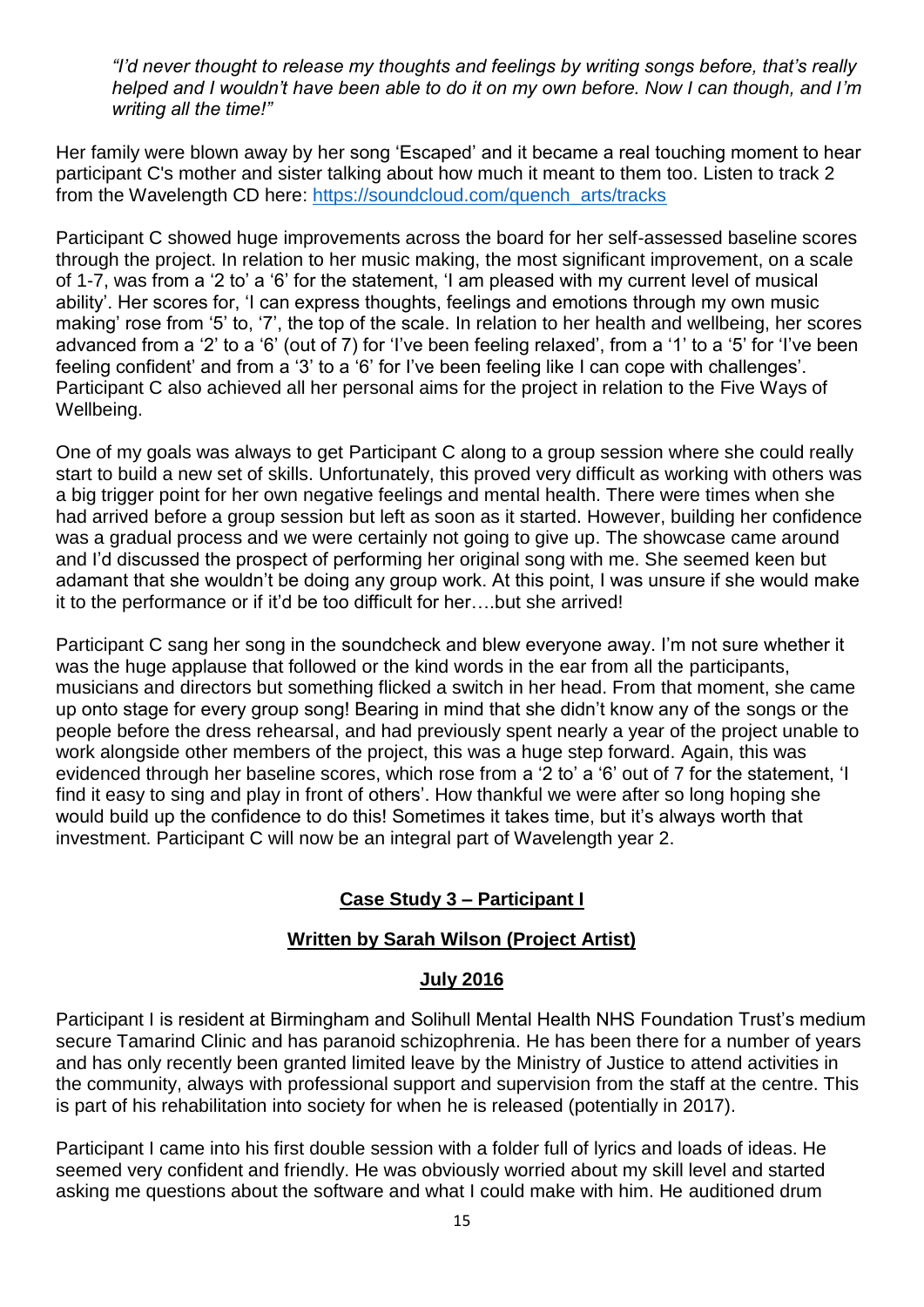sounds for a track idea that he said had been *"going around in my head"*. At first nothing was right and I could feel him starting to feel that this was indicative of our working relationship. His voice got flatter and his shoulders dropped and he kept saying things like, *"never mind then, it don't matter."* Then he found something he liked and I helped him with a rhythm and he visibly started to feel more positive. His voice started to get more engaged and he started moving faster and with purpose.

Participant I had obviously done a bit of this before but frustrated himself sometimes with his lack of knowledge of the program we were using. As he realised I could answer his questions, he decided I was good enough and our relationship gelled at that point. His ideas were wonderful but at this stage he still needed a lot of reassurance or he would delete things and or edit them into oblivion.

Participant I perceives himself as super confident and will tell you he is brilliant but then take apart anything he creates with huge doses of negativity. This was hard to navigate and I saw that with his super confident exterior he probably fools a lot of people, including himself. His baseline data confirms this, as he rated himself at the highest level for all statements at the beginning of the project so appeared to have nowhere to progress to. In reality, his scores would have been much lower if he had had the confidence to admit to any insecurities.

As our sessions progressed he began to realise that taking everything apart all the time disrupts the musical flow and he started to be more positive about the music he was creating. The results were much more cohesive and he was obviously really pleased. He channelled his self-doubt into a drive towards the best version of whatever he was doing so we would redo the vocal 30 or 40 times but he became positive and challenging instead of negative and destroying. He seemed to learn to be concerned with quality so that instead of changing details all the time, he polished what was already good. This was a great step forward in his musical development.

Participant I's motivation had always been good but as the sessions progressed he was practising whole raps and vocal parts, writing pages of lyrics in between sessions, coming with clear ideas and a passion for the direction in which he wanted his music to take.

By the end of the project, he was much more authentically self-assured. He likes what he is creating now and is trying to get his music played on local radio stations. He has given himself a stage name and has started booking himself studio sessions independently (with Tamarind staff supervision still) so he can create more and more.

His musicality is brilliant. His lyrics are superb and I think his skill level in production is starting to catch up. Sometimes he tried to get me to do a lot of the production for him but I think this was because he was so passionate about his lyrics and, in his opinion, he currently feels that he works too slowly on the computer. He's now determined to become more skilled on Logic.

Participant I was disappointed that his unit would not allow him to perform live at the Wavelength sharing as they have strict guidelines on the hours that anyone can have leave, having to gain permission from the Home Office each time. Unfortunately, the performance was scheduled in the evening and this was outside of curfew hours, something which had not been communicated to Quench Arts by the Tamarind Centre until the week of the performance. It was a low point for participant I and I believe it would have been great for him to be involved as he's a wonderful performer and works really hard on his delivery. I hope he gets the chance to perform as he thoroughly deserves to and his music is brilliant.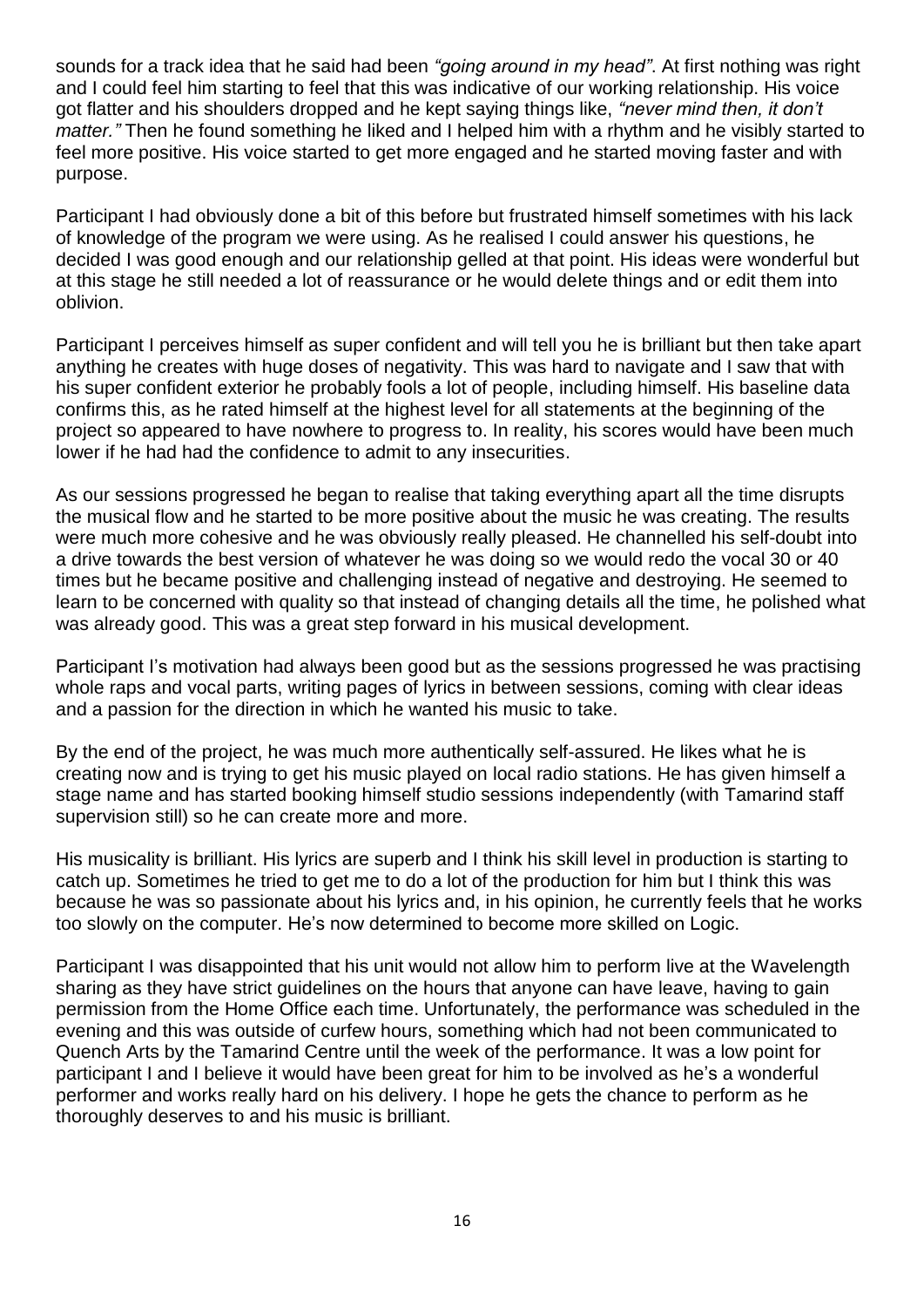*Note: as a follow-up to this case study, participant I did get to perform with other residents at Tamarind through a separate project sharing event Quench were running at the unit, and he was visibly delighted to receive his CD and recognition of the quality of his work.*

## **Case Study 4 – Participant M**

## **Written by Sarah Wilson (Project Artist)**

#### **July 2016**

Participant M is an inpatient at Birmingham Children's Hospital's Parkview Clinic. She has been resident there for a few months and has taken advantage of extra one-to-one sessions offered to the clinic over the last few months of this project year.

I first met participant M in a one to one session at the Parkview clinic. She was kind and polite and socially aware. The only negative things she said were directed at herself. Her body language was a little shy and worried.

She had been given a guitar for Christmas five months earlier and had attempted to teach herself a bit but had given up, feeling that she was talentless. It came to light that her parents and her sister are very musical and play various instruments and sing. Participant M said it was almost "a family joke" that she was unable to play anything or sing. I picked up her guitar to tune it and realised that one of the strings was not sitting right so I pointed this out to her and told her that I would get some new strings and try to restring it in the next session. In the meantime, she played my guitar and I played hers, avoiding the dud string. Immediately her confidence started to rise as she realised that she had failed over the past few months due to her guitar and not her efforts. She loved playing my guitar and learnt three chords really quickly. We learnt a cover version of a Demi Lovato song that she loves singing and by the end of the session she was starting to be able to play it well. Her joy was evident and she went away with a tab sheet and her wonky guitar to practise the shapes of the chords.

During the next session we restrung her guitar and got it sounding really good. Another moment of joy was that participant M was obviously beginning to trust me at this stage and talked about how some people have promised her things and let her down. Her body language began to change and she told me that she has been practising the chord shapes. We decide to use those chords and some others to try and write a song.

She chose a sequence for the chords and we started to develop her strumming and chord changes. I think it was at this stage that she began to realise that this was a skill that she would be able to pick up quite quickly and she started to really like her guitar.

She started talking a lot about how her family had told her that she was "useless at music" and cited their skill level as something she would never be capable of attaining. We talked about there being different musical styles and tastes and approaches and that some of the best musicians can't read music and some of the best music readers can't compose, etc. This didn't help much at this stage but I saw her playing confidence beginning to grow.

As she developed the tune for the song, I tried to get her to be brave enough to sing me her melodic ideas. She was very reluctant but said that she really wanted to, she was just really scared. So we sat for almost 20 minutes with me playing through the chords and her obviously trying to break down the barriers of fear. There were several false starts where her mouth opened and she made no noise and gave a little embarrassed smile. Then, she started to sing and when nobody laughed she was reassured. I picked up the tune she was singing and we began to sing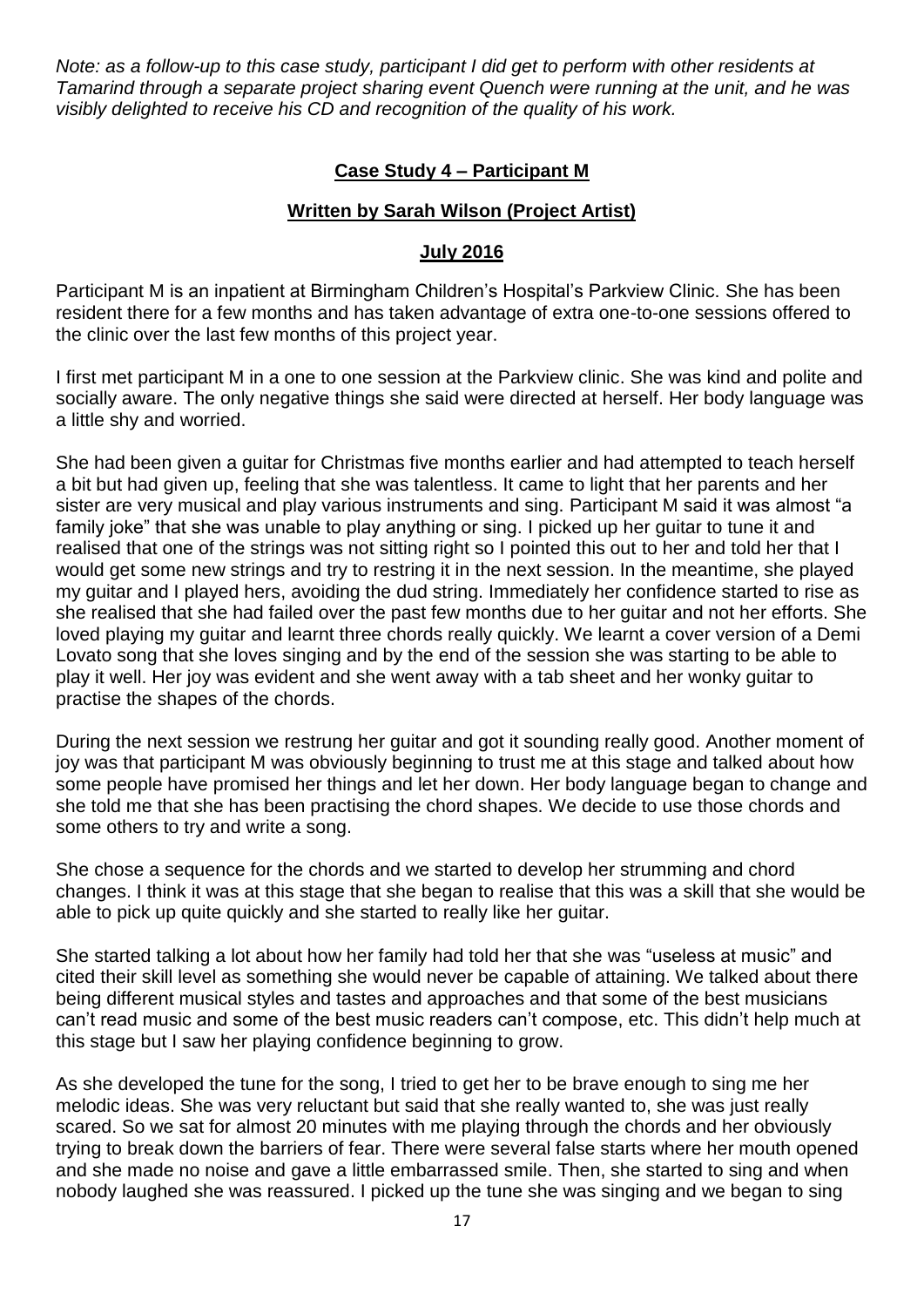the melody together and her face lit up. We wrote some words down and I talked to her about beginning to record it next time.

We recorded the guitar, playing in sections, and she was obviously really pleased when she heard it back, saying that, *"It is difficult to listen to it properly when you're trying to concentrate on getting it right."* I talked to her about whether she was brave enough to record a vocal. The fear came back on to her face but not as strong as previously. She agreed to do so when I offered to leave the room. I taught her how to set up her vocal recording and left her to do several vocal takes.

She was really pleased with the third version she recorded but wanted reverb on it so that it her voice was less recognisable (still showing insecurities). I felt that she had been so brave and I talked to her about how she now felt about her skill level. We talked about her pop folk style and how that is probably very different from her family's classical style but no less valid. She was more upright and very proud of her own achievement as she left.

Participant M was discharged from Parkview two weeks before the final sharing and could not come and perform as she lives in Hereford. We played her track and recorded the audience reaction so that she could hear their reaction.

# **Case Study 5 – Participant O**

## **Written by Paul Carroll (Project Artist)**

#### **July 2016**

Participant O joined the project to put her existing musical talents into practise in a creative and group situation. Quench Arts were unsure whether to take her onto Wavelength because it was not structured to accommodate participants with a learning disability and because Participant O didn't have an officially diagnosed mental health condition. Participant O herself was hesitant initially, possibly as a defence mechanism, but her parents were very keen for her to take part because they recognised that it would be something that she would enjoy and that would help her improve in confidence and musically, and they put forward a strong case stating that they felt the project would be a good early intervention for her mental health, as she was quite isolated because of her learning disability. They were also confident about Participant O's ability in playing the ukulele and committed to support her to take part.

Participant O was accepted onto the project and allocated for one-to-ones to myself because I had the most experience working with people with a broad range of abilities. Despite any concerns, participant O wowed us in the first group session with her ukulele skills and knowledge of classic rock songs. She enjoyed the session as well as her first one-to-one so it was good that her parents supported her in making the initial step onto the project.

Participant O is a classic case of successful engagement. She attended most sessions and only missed them when there was good reason that she couldn't make the longish journey from north of Birmingham. Participant O's feedback at the end of the project was that Wavelength for her was *"good fun,"* she *"learned instruments", "enjoyed it all"* and *"wouldn't change a thing".* In my time that I've spent working with participant O, I feel I can qualify that these statements are genuine, that she is not one who sees joy in everything and sometimes turned up for sessions frustrated with something that happened in the day.

Participant O met all her personal aims set for the project. I think that her regard for herself and her musicality is fairly even. Her baselines around wellbeing and engagement with other people support this with, if anything, a slight drop in scores but still good (though for her baseline scores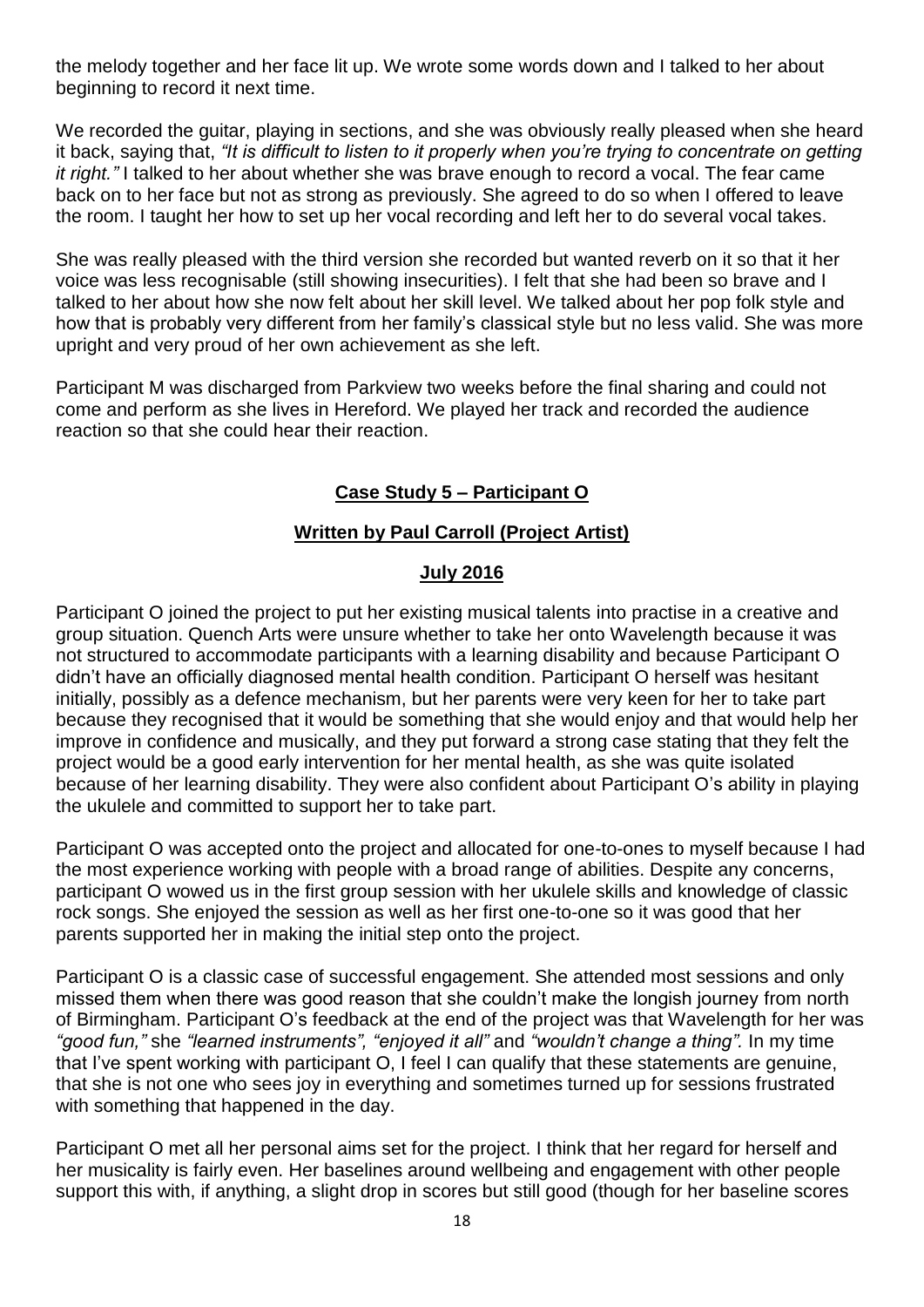for 'I've been feeling relaxed' and 'I've been feeling like I can cope with challenges', she marked herself as improving from a '6' to a '7' on a scale of 1 to 7). However, her feelings around her musicality show more of a dip from start to finish of the project. Participant O, her dad and I discussed this and we came to the conclusion that, after working with professional musicians, participant O now has more of a reference point, a more realistic view and higher aspirations (and she'd placed herself quite high on the scales initially). Her drop in scoring we agreed therefore shows a desire to continue improving her music; participant O has reset her own baseline to allow for continued upward movement towards her potential.

Below I address participant O's progress towards achieving the project outcomes:

## **To develop the musical skills, understanding and communication of young people**

- During her one-to-one sessions, participant O wrote three songs of her own with the support of myself and her Dad, who is a drummer and singer. The first song took two sessions to write, then we moved on to another song but decided the first one was the better of the two. So we then spent a number of sessions recording participant O playing various instruments, with contributions from both her Mum and Dad and then finally recorded participant O and her dad recording vocals. This is the song 'It's a Beautiful Day', which is on the CD and was performed live at the final performance in June 2016. In the meantime, participant O helped write a number of songs in group sessions, contributing more and more to lyrics in particular as the project progressed. Finally, it's worth noting that the third song participant O wrote in a one-to-one was written and roughly recorded in a single session, showing great developments in her pace of work, her understanding of the process and communication of ideas.
- Participant O took an interest in learning the quitar during the project. Shadow musician Adam Moffatt supported her in this and let her play his left-handed guitar until her parents bought her one for Christmas. She had plenty of opportunity to play her guitar in Wavelength group sessions and applied her ukulele technique and knowledge of chords to help her progress at the guitar at a good pace. Her third song in her last one-to-one session was written on guitar.
- Participant O's parents agree about the guitar and state that she has also improved at the ukulele. I noticed that her chord changes have improved and she follows song structures better.

## **To develop the resilience, confidence and self-worth of young people with mental health conditions**

- Participant O's parents acknowledge that she has gained in confidence on her evaluation form, saying, "*It has encouraged (participant O) to talk. She has lots of ideas but finds it very hard to speak to people, so it's helped."*
- Participant O is not diagnosed with a mental illness but she was considered at risk because of her potential isolation due to a learning disability. In earlier sessions she spoke very little and didn't appear to enjoy much interaction. By the end of the project she was expressing herself much more verbally, contributing to creative ideas and giving opinions. After the performance she gave all the staff a hug.
- Participant O couldn't be heard singing much in earlier sessions either, focusing more on playing the ukulele. As we began to record, we discovered a beautiful and tuneful singing voice in participant O. She grew more and more expressive in later sessions. I gather from her parents that she always sings at home so I attribute her finding her voice on Wavelength to an increase in confidence in sessions.

## **To develop the social skills and team working**

 It is clear from participant O's baselines that she feels she has met her initial aim to enjoy herself with other people, with a great emphasis of teamwork and group music-making in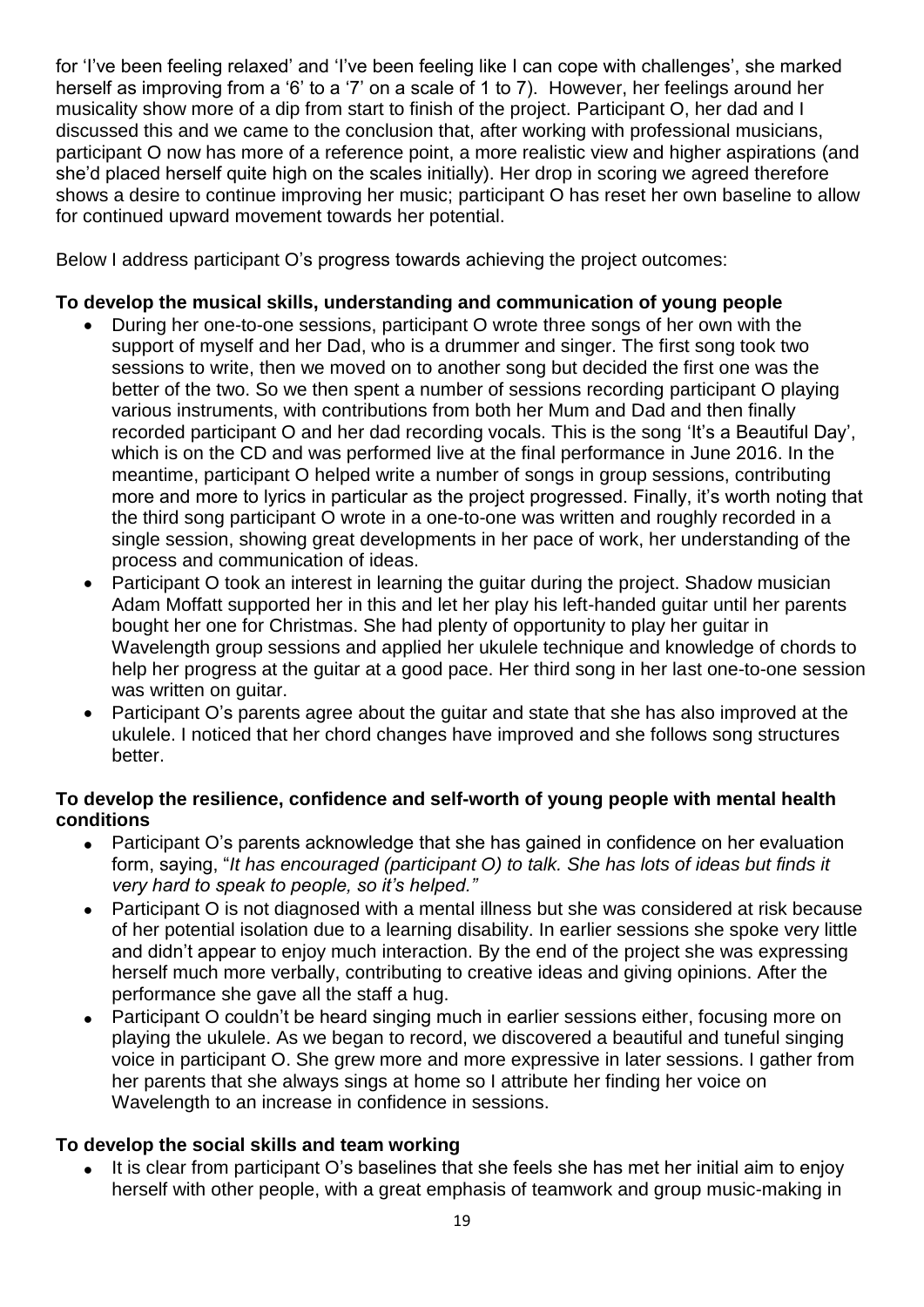her final baseline. She is a fan of Classic Rock but has contributed fully to music of varying genres such as Pop, Disco and Garage Rock, showing great flexibility at the same time as respect for other people's creativity.

Participant O's parents say, *"She has enjoyed the group sessions."*

#### **To develop families' and mental health professionals' understanding and knowledge of the therapeutic value of music making for early intervention and create an evidence base for this work**

• Participant O's parents were very supportive and open to the processes delivered by Wavelength artists. Participant O's Dad took part in all the sessions that participant O attended and said he always looked forward to them and that he had never been part of anything like it. Whilst they didn't know what to expect at the beginning of the project, at the end they said,

*"[Music] helps to get how [participants] are feeling out of their heads and to express their thoughts and feelings out loud."*

I enjoyed working with participant O and am confident that she too has enjoyed Wavelength so much so far that she will continue to attend and grow.

# **Case Study 6 – Participant L**

## **Written by Paul Carroll (Project Artist)**

## **July 2016**

Participant L was referred to Wavelength through his keyworker at the Early Intervention Team at Birmingham & Solihull Mental Health NHS Foundation Trust. Participant L has psychosis and schizophrenia and had attempted suicide at 17 but now regretted that part of his life. His risk assessment stated that he could be chaotic and untidy and that there was a risk of harm to himself due to potential vulnerability, including walking round the streets at night in unknown areas when unwell and being easily led. He'd had a past history of illegal substance use which had affected his behaviour and had previously been an inpatient at the Oleaster Centre, Tazetta Ward.

Participant L was a drummer with bass and guitar skills. He also owned and used GarageBand on a Mac at home. He was interested in developing his production skills in GarageBand and having the opportunity to meet new people and play music with them. He attended five one-to-one sessions between November and January as well as some of the group sessions that were on offer during that period.

For the earlier sessions, participant L was dropped off by a parent. He was unsure he'd be able to find the Afro Caribbean Millennium Centre on his own at first so to prepare him at his second session, we walked up the road and down his bus route so he could see both the stop he would get off and the one before it. In later sessions he came by bus on his own, showing an improvement in independence.

In one-to-one sessions, I found that by playing with another musician and recording to a metronome participant L developed as a drummer, particularly regarding his time-keeping. I played bass guitar, trying out different riffs and giving participant L the choice of which bass lines he preferred. As sessions progressed, he grew in confidence and starting taking more control of the music, making choices about details in both the drums and the bass parts. By the last session, participant L was also putting existing guitar and keyboard skills into practise to complete his recorded instrumental piece of music.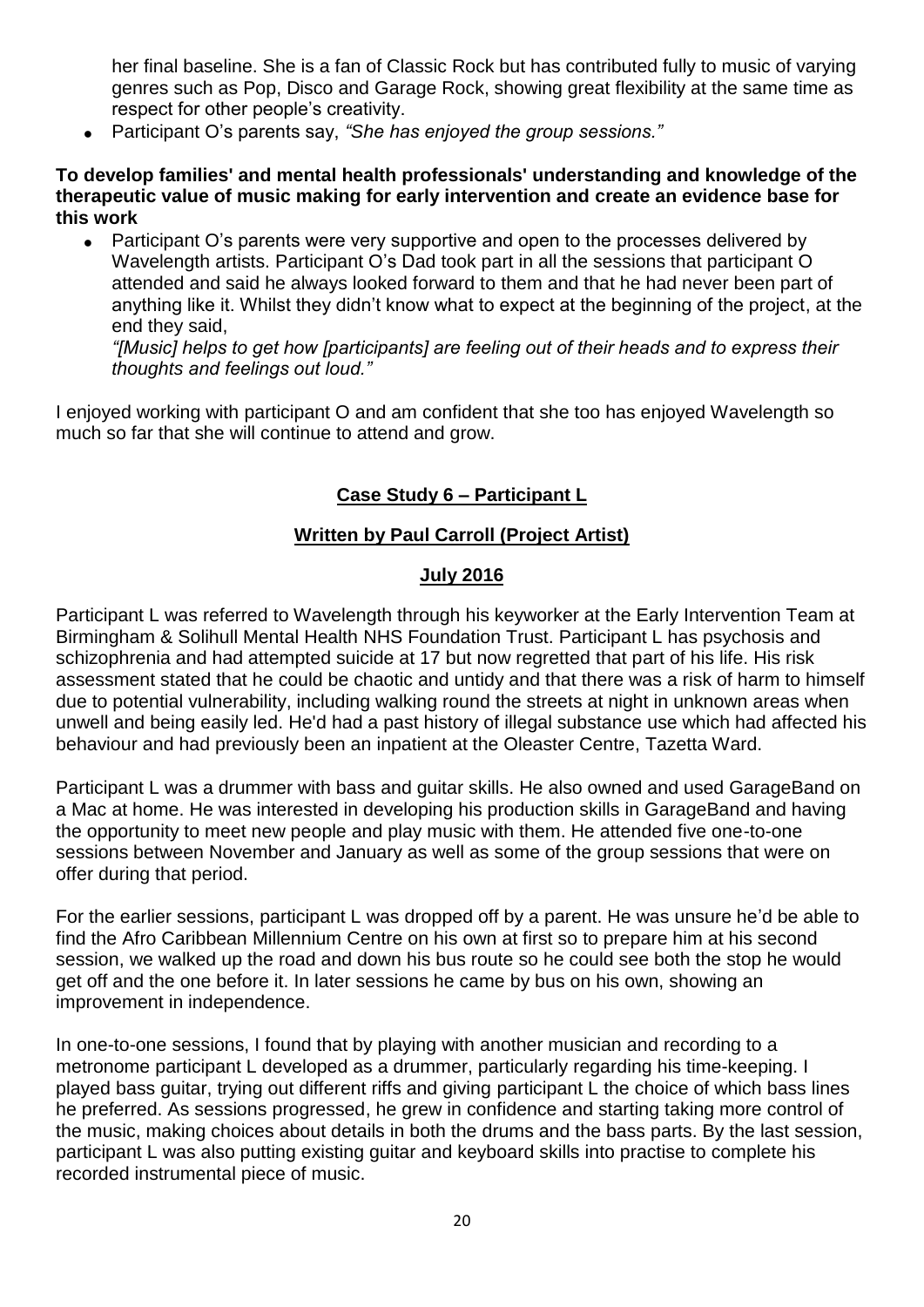This same development in participant L's confidence and collaboration was seen in group sessions. He was much more forthcoming with lyrical ideas, and tried instruments other than drums in his later sessions. Lyric-writing in particular was something that was out of his comfort zone but through spending time seeing how it could be done in group sessions he built up the confidence to start suggesting lyrical ideas himself.

We recorded participant L's drumming via MIDI from Wavelength's electronic drum kit into the MacBook using GarageBand. This is something that participant L had tried at home, along with using GarageBand's sequencer, to make beats. He said, however, that he struggled getting the timing right so, as well as playing, we made sure we spent some time using GarageBand and participant L learnt some technical skills which he straight away started using at home between sessions.

Participant L left the project at the half-way point, after five sessions, because he'd managed to get a job and perhaps the growth in confidence and team working skills he developed on Wavelength contributed to that fact.

His baseline form at the beginning of the project does show lower scores for using music to express thoughts and feelings and for confidence, particularly playing in front of others (all initially marked as 4/7). As he left the project early we do not have his final baseline ratings but I would say he was starting to improve in these areas with more lyric-writing and playing drums and guitar in group sessions. Certainly his 'level of musical ability' improved as he played more with others. Also, the fact that he got a job shows an improvement in social and team-working skills.

# **Case Study 7 – Participant A**

## **Written by Meldra Guza (Project Artist)**

#### **July 2016**

Participant A was referred on to the project via her GP as she had been diagnosed as a paranoid schizophrenic a few years previously. Originally from Latvia, English was her second language and she was currently studying business studies at University. She joined the project already as a skilled pianist.

The Wavelength project has been very beneficial for participant A for many reasons, such as her emotional, musical and social development. As mentioned, participant A originally comes from Latvia and, at the time of applying, had not explored many opportunities to engage with other people and use her English language skills. Her manner of communication was very timid and passive both due to her nature and language barrier.

Participant A's main passion was classical music. She was always very keen to work on her music skills but would understand better if an example from classical music was given to her. This included her timing. At the beginning of the project her timing was very poor, even though physically she could play many notes, she did not have the feel for what time signature the piece was in and how it should sound. For example, a 3/4 time signature could be easily mistaken for 4/4 time signature. That is not surprising as 4/4 is very common in popular music, so learning to feel and count and perform in 3/4 and other time signatures was a whole new chapter in participant A 's development.

Participant A also struggled with showing emotion - both in her personal expression and also in the expression of music. She was too shy to speak up and too shy to play louder. To avoid the monotonous dynamic, we had to work extensively on her skills to differentiate between '*pp*' and '*ff*',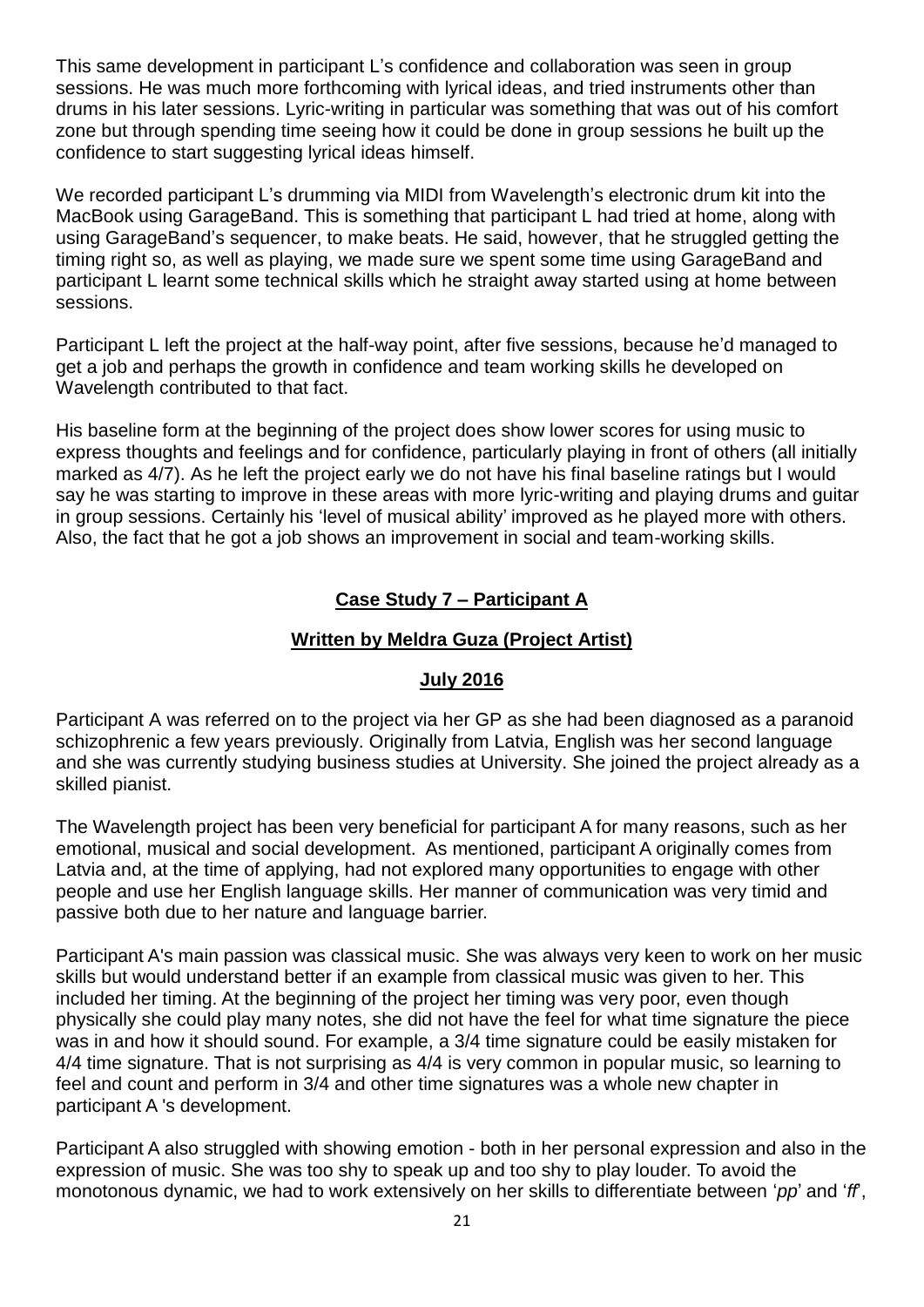between assertiveness and a gentle approach in music. Her main reason for failing music exams previously had been noted to be the lack of dynamics. She felt very self-conscious about that.

Even though Participant A's passion was not for creating new work, giving it a try gave her a great boost in confidence as she was very surprised that she could create something new. To make it more interesting for her, we looked at various chord patterns, various ways of starting, ending phrases, melodies, etc. Participant A always took notes and asked new questions in the following sessions. She says,

## *"I enjoyed writing my own song as I never thought I could create something myself."*

Participant A also took part in group sessions and enjoyed working in a band building situation. This was something new as she has always played by herself. Playing in a band helped her engage with other participants as together they had to decide on chord patterns, lyrics ideas, etc. Soon enough, participant A was talking to others and sharing her ideas, offering solutions to composition problems.

Prior to coming to Wavelength participant A had failed her Grade 8 piano exam twice and felt very anxious about performing. During the sessions at the Wavelength, participant A gained confidence and was working on her performance skills (originally a 2.5/7 on her baseline), even to the point of walking in the room with head held high, having eye contact. These skills are transferable and, as a result, her appearance is now more confident. She has been able to overcome her fears of failing. She has secured a job, she has passed her music exam and she is continuing onto studying at university. Of the project, she states,

*"Thank you for helping me become better at music. I feel less worried about performing in front of others now"*

# **Case Study 8 – Participant P**

## **Written by Meldra Guza (Project Artist)**

## **July 2016**

Participant P was referred to Wavelength through her care coordinator. She was residing at a supported unit called Mannifold House where staff provide 24/7 support. Participant P had had a very troubled past, suffering abuse, and had attempted suicide a number of times. She had been diagnosed with psychosis and depression. She was interested in singing and had been referred to build her confidence.

At first, participant P just came to a group session with her care worker to have a look around the rooms and have an introduction. That alone was a massive step for her as she was very nervous and slightly shaky. We had a short conversation about her favourite artists and she appeared to be calmer and more confident to start her 1-2-1 sessions the following week.

Participant P gave herself low scores in her initial baselines activities, marking '3/7' for 'I am pleased with my current level of musical ability' and 'I have a good understanding of the different elements of music' and 1/7 for 'I find it easy to sing/play in front of others. However, she did give herself full marks, 7/7 for 'I feel like music making allows me to be creative'. In relation to her wellbeing, she self-assessed herself as a 2/7 for 'I've been feeling confident' and 'I've been feeling good about myself' and 3/7 for 'I've been feeling like I can cope with challenges.'

Participant P was fully aware that there were a lot of changes happening in her life and these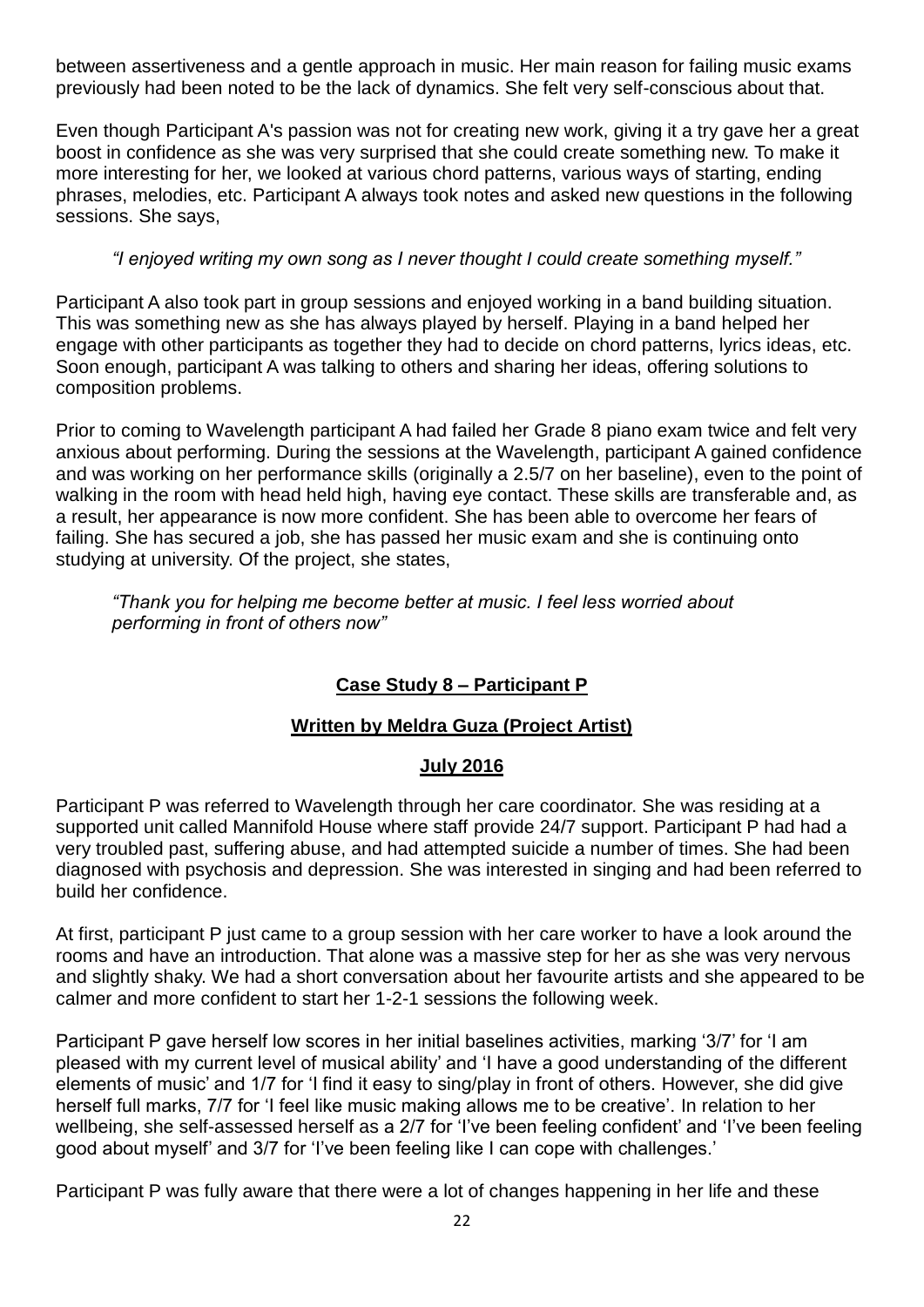became her main inspiration for songwriting. The song "Transitions" was the very first song she wrote in January 2016, during her very first session:

Participant P: *"I'm struggling to talk to people around, thinking they are judging me, but I need to open up to somebody. It's been hard, it's been a rollercoaster."*

During this time she also had a chance to think what her goals might be (she was looking forward to become more independent) and this also was appearing in her songs:

Participant P: *"See the goal ahead of me, find the strength to follow my dream, with power that's inside during the transitions of my life."*

Participant P was very productive in her sessions; she almost always came with an idea of what she would like to write the song about. She created 3 songs in her time on the Wavelength project: "For the Better," "Transitions," and "With All My Heart." Her overall outlook was positive and she wanted to get better. She wanted to work hard to leave the past behind and look ahead. Her positive attitude was also making her feel more confident.

Similarly to other young people, participant P's vocal/musical performance was practically always depending on her emotional wellbeing on the day; the more nervous she was the more difficult it was for her to stay in time/tune. It was great to see that throughout the sessions she became more secure in her abilities and, as a result, she was singing and not hiding her voice. We did several singing workshops and participant P was introduced to a variety of vocal exercises, singing intervals, fragments of scales, etc. This all helped her to gain confidence and step by step Participant P became more comfortable and could sing her songs out loud. I noted in a session report: *"Nice to see (Participant P) smiling and singing. Progress with tuning sometimes she also sings a 3rd above the melody which creates a nice harmony. This might be due to lack of concentration at the time, however it good that it is in harmony with the rest of the musical piece".*

The next step that participant P achieved was the ability to share her work with others. At the end of the sessions she would ask her care workers to listen to her singing. The praise and enthusiastic feedback that she received made participant P very happy with her achievements.

In terms of emotional development, in the early sessions participant P would always want to talk about herself and her own journey. It was very difficult for her to think in a more abstract or universal way. It appeared that she just really needed someone to listen to her story which she turned into songs. However, soon enough, we saw new nuances in her emotions - she was grateful to her sister for the continuous support and as a result she wrote a song called, "With All My Heart." It was great to see that participant P had reached a stage in her emotional development where she was able to take the focus away from herself and express gratitude to her family members.

Fragment of lyrics 'With All My Heart':

#### *"You always make me smile, you always make me laugh, even when I'm down you lift me up and I can trust you with my heart."* Participant P

With regards social development, participant P really experienced a substantial development as to start with she was very timid and would rarely speak up. She often would sit quietly and just absorb the atmosphere before taking part in any activity. By the time of her last few sessions, she was able to engage in conversation with other music leaders and other participants, she was happy to share her ideas and was enthusiastic about working in different teams. She even started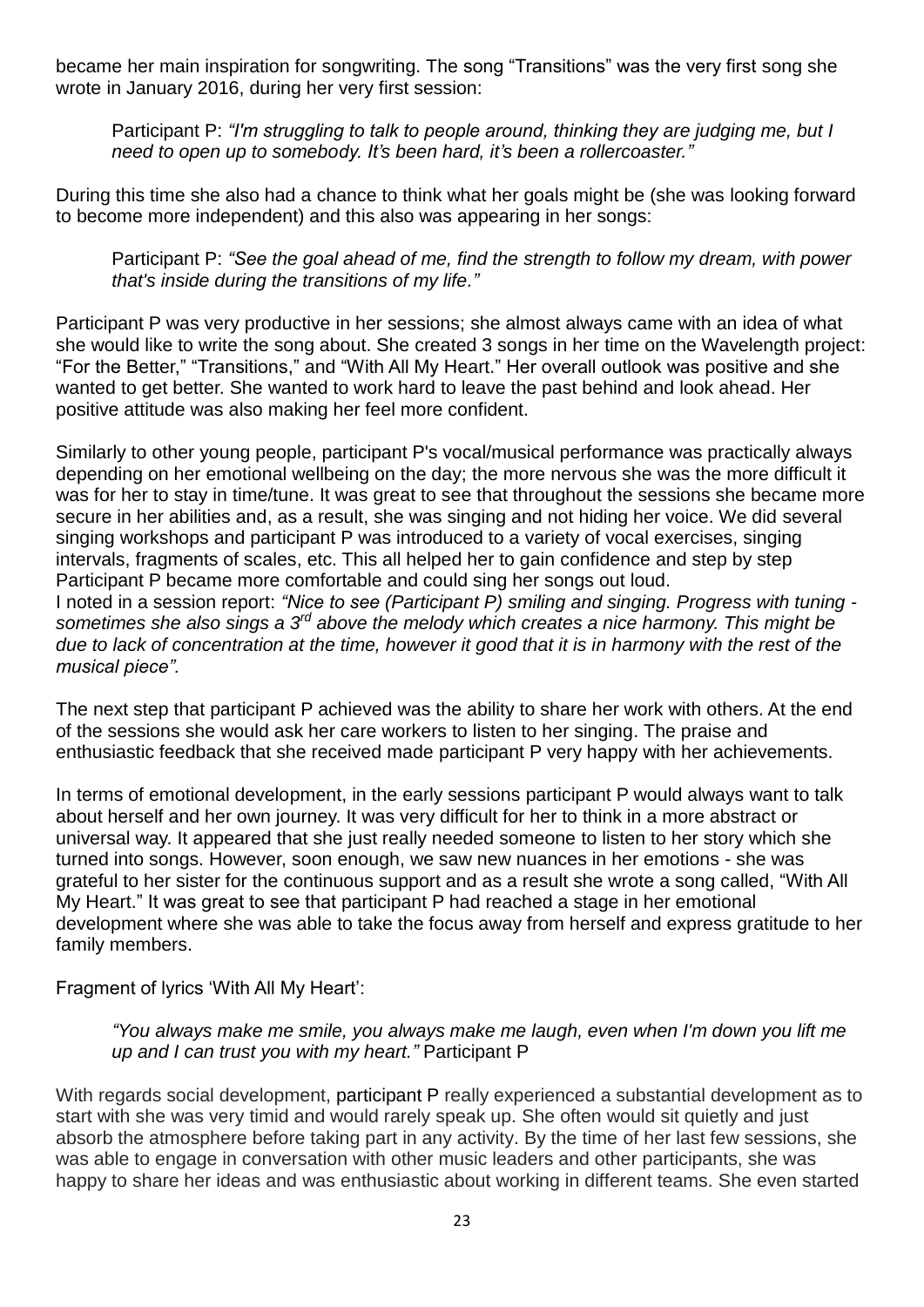to learn to play bass guitar.

Unfortunately, despite this progress, we then heard that participant P's overall health levels had decreased and therefore she was not able to continue with the Wavelength sessions.

Glynis Oscan - BSMHFT Care Co-ordinator, also stated,

*"(Participant P) was so positive and smiling about that song she had written about her sister and*  what she'd achieved on the project. I can tell you that she is very unwell in hospital at the moment *and not in fit state to come out at this point. I think she will be in hospital for long time."*

Jemma Sherwell, Deputy Manager, Care Through the Millennium based at Manniford House, where participant P was residing before being re-admitted to hospital, stated,

*"(Participant P) really enjoyed the sessions and gradually became much more confident. She always looked forward to sessions and was very proud of the music she produced, playing it to all staff. It is a shame that she became too unwell to attend as it was a meaningful activity to do."*

We really hope that participant P will become well enough to attend sessions in Y2.

# **Wavelength Year 1 (2015-16) Analysis of Workforce Development/Sharing Practice Progress**

The final sections of the report relate to our Youth Music outcomes 4 and 5.

As with measuring participant progress, we used similar baseline scales for shadow artists to monitor their progression/confidence as music leaders, together with training evaluations and personal aims and observation notes from our peer reviews based on the 'Do, Review, Improve' framework.

# **This section is related to Youth Music Outcome 4.**

- **Outcome:** To develop the current practice, confidence and standards of the local music and mental health workforce in providing music making activities in youth mental health settings.
- **Indicators:** Trainees' and shadows' self‐assessment of their practice, confidence and standards in providing music‐making activities in youth mental health settings. Local workforce numbers attending training. Numbers of the workforce accessing online blog and annual impact report. Numbers of project team observing and reflecting upon another professional's delivery, and being observed themselves. **Evidence:** Trainees' and shadows' evaluation reports. Registers/bookings for training opportunities. Data on number of blog visits/annual impact report link 'likes' and 'shares'.
	- Project team observation/reflection reports.

## **Background**

We recruited 5 shadow artists onto the project this year, following an application and interview process. This was a greater number than the initial 2 roles originally proposed for the project because of the quality of the applications received and due to the fact that it would be a long time for any unsuccessful applicants to have to wait for the next intake. We were very grateful to Youth Music for agreeing to our proposal to offer 5 strong applicants a reduced role in shadowing just one aspect of the project but with the opportunity to extend their roles for 2 years duration, subject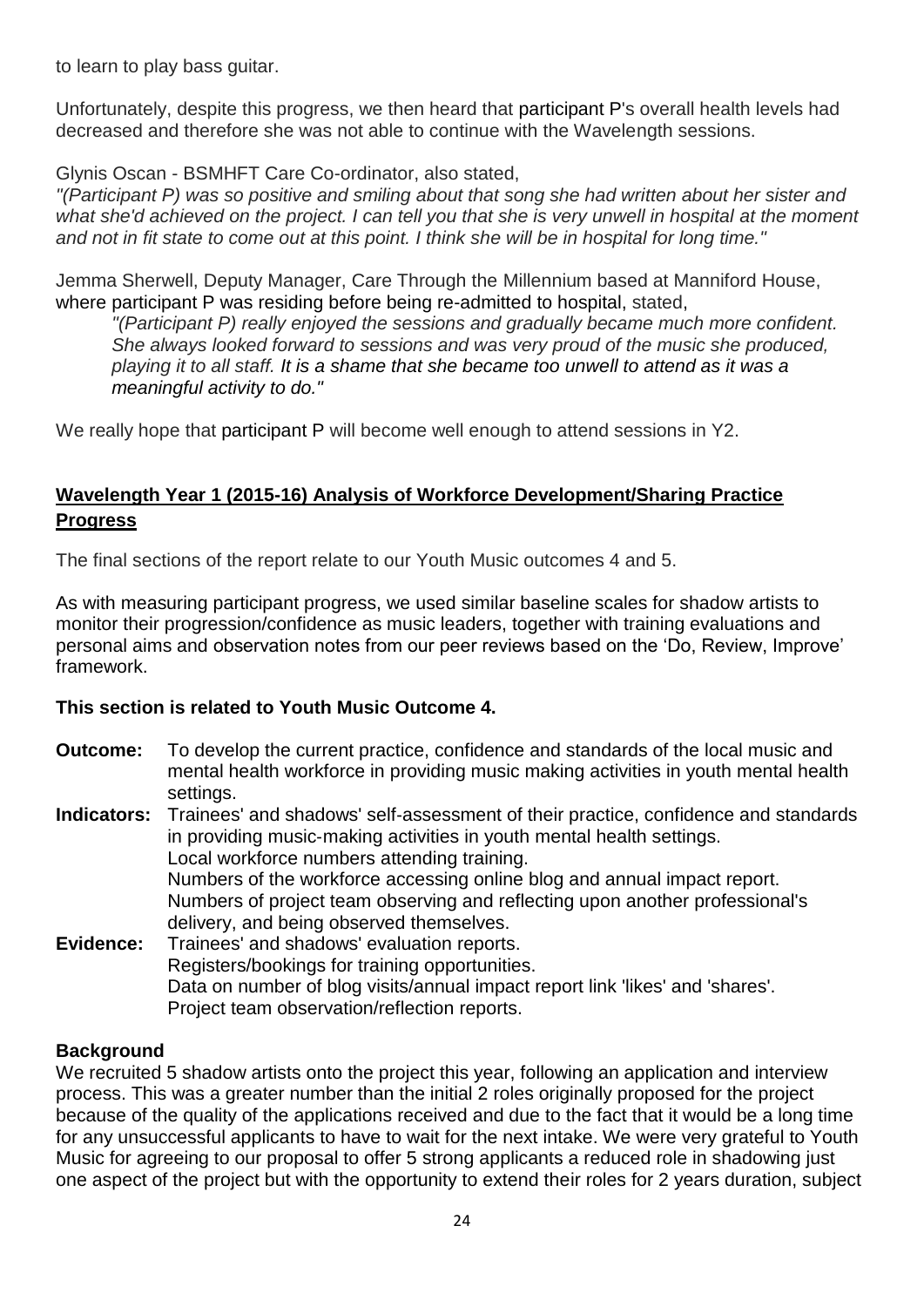to appraisal. This way we could offer each shadow the same level of experience, and in year 2 we will vary the aspect of the programme that each is shadowing.

All 5 shadows performed well in their roles and 4 have agreed to continue the role in year 2 (one is relocating for further study). All shadows attended an initial training session on our project approach and on how to support young people in sessions. In addition, they were also invited to attend a 2 day Mental Health First Aid course, funded by the project, which 3 shadows took up (2 other shadows are planning to book onto the course but couldn't make the dates offered this year).

We undertook a shadow evaluation of the initial training course which found:

- 3/5 (60%) rated the shadow artist initial training as excellent; 2/5 (40%) stated that it was good. The same results were achieved for the relevance of the training to their needs and interests.
- 4/5 (80%) shadow artists felt that they felt more confident after the initial training in support young mental health service users in music making. All 5 felt that they felt more confident in setting up appropriate equipment after the training.

Also, at the beginning of the course we asked the shadows to underline a baseline activity in regards to their skills and confidence, and then revisited this at the end of the first year. In summary, results showed that:

- 100% shadow artists felt that they increased their confidence in feeling able to provide appropriate, suitable and engaging activities that will enable all young people to take part in my sessions, whatever their ability or specific needs (e.g., differentiation)
- 80% shadow artists felt more confident about working with young people with mental health conditions. 20% already marked themselves at the top of the scale at the beginning of the project.
- The most progress was a collective 67% of potential progression points available for the statement, 'I feel confident about developing positive relationships with young people in music sessions'. In addition, 55% of potential progression points was achieved for the statements 'I feel confident about working with young people with mental health conditions' and 'I feel I have a good awareness of the mental health sector'.

In addition to the shadow training mentioned above, a further 3 artists were taken through the MHFA course and 2 community project managers will be attending over the summer, reaching our target of 8 trained.

## **Peer Observations**

A peer observation programme, using Youth Music's 'Do, Review, Improve' framework, has been fully and effectively embedded into the programme.

In their initial training, our 5 shadow artists set personal aims for their development using the 'Do, Review, Improve' framework, each focusing on 3 self-selected criteria. These were reviewed through informal mentoring after every session by the lead artists.

In addition. each of our 4 lead music facilitators has been observed by another team member, focusing on specific criteria that they identified themselves from the 'Do, Review, Improve' framework. Feedback discussions together after each observation have been used to reflect on their learning as joint development. As this process was embedded right from the beginning of the project as a constructive and useful opportunity for staff development, the team has responded extremely positively to the opportunity and has been open and responsive to feedback, recognising each other's individual strengths and development areas. Our artists state that it is an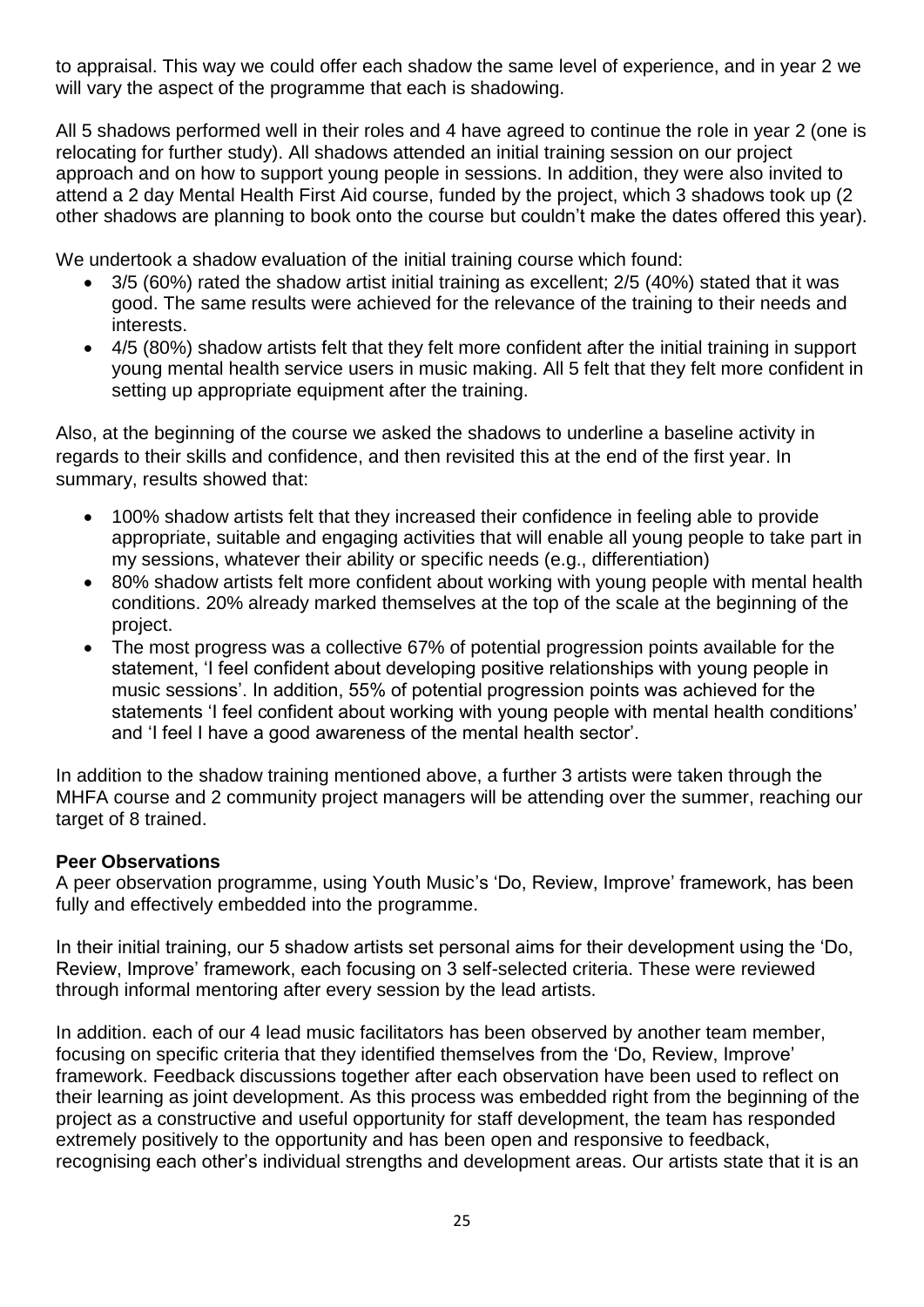easy document to use and believe it has helped them to focus on specific elements of their own practice.

Quench Arts is embedding the framework across all of our programmes as a tool for reflection and to help identify training needs. In Year 2, we will look at the SEND version to see how this differs and if it is applicable within Wavelength.

Artist quotes include,

- *"Working with other artists supporting and observing practice has been brilliant for my own confidence building. I have, up to this point, worked alone on this kind of project. This has provided opportunities for me to see that my practice overlaps with others and has highlighted that I am already doing a lot right, pointed out weaknesses and developed my work practice."*
- *"Through the project role I've improved my playing of my secondary instruments (mainly bass) by contributing in group sessions. I've also developed my practice in creating electronic music by self-research and talking to young people about their tastes. My confidence has grown in planning and leading group sessions through peer feedback and self-reflection, and observing others".*
- *"I've found inspiration in other practitioners' ways of leading sessions."*
- *"I've improved my ability at delivery sessions sharply and with good focus through observing other artists."*

Each shadow was asked to create a series of personal development aims for their role on the project, based on the criteria from 'Do, Review, Improve.' Aims ranged from:

- I would like to assist at recording a session with Logic by the end of the second year of the project (this will make sure that I have appropriate musical competence and can be an able teacher/facilitator, M1)
- I would like to help on giving feedback to one or more young musicians to help them improve in a specific area where they would like to get better (Y4). Also supporting and encouraging them in this area in musical activities
- After the group session has broken up into smaller groups for songwriting tasks, I would like to lead one of these groups by session 7 and try out my own approach with it, such as a lyrical brainstorm (this would be an engaging and inspiring activity and help young people to achieve their full potential , S1)

Of the total 15 personal aims set by the shadows, 7 were fully achieved, 5 were partly achieved and 3 were not achieved by the end of the project year. Please note that, as seen above, some of these aims were to be achieved over 2 years, hence some only being partly achieved.

Shadows were also given the opportunity to reflect on their progress towards these outcomes after every session, which they found valuable. Some quotes about the opportunity include,

- *"I had the opportunity to try out many new activities such as ice breaker activities and different methods for writing lyrics, in a supportive environment. As a result my delivery of activities is a lot sharper and more focused. I got to lead a lyric writing session which was very successful and led to a number of original songs being composed by the participants. This really helped my confidence for working on projects in the future. The Mental Health First Aid training course was really useful and gave me practical advice on how to talk to people who are in distress due to a mental health condition."* AMo
- *"Through the Mental Health First Aid training I have learnt to relax my mind and stop being so hyper aware of my own thoughts. I judge myself less harshly and I value my own opinion*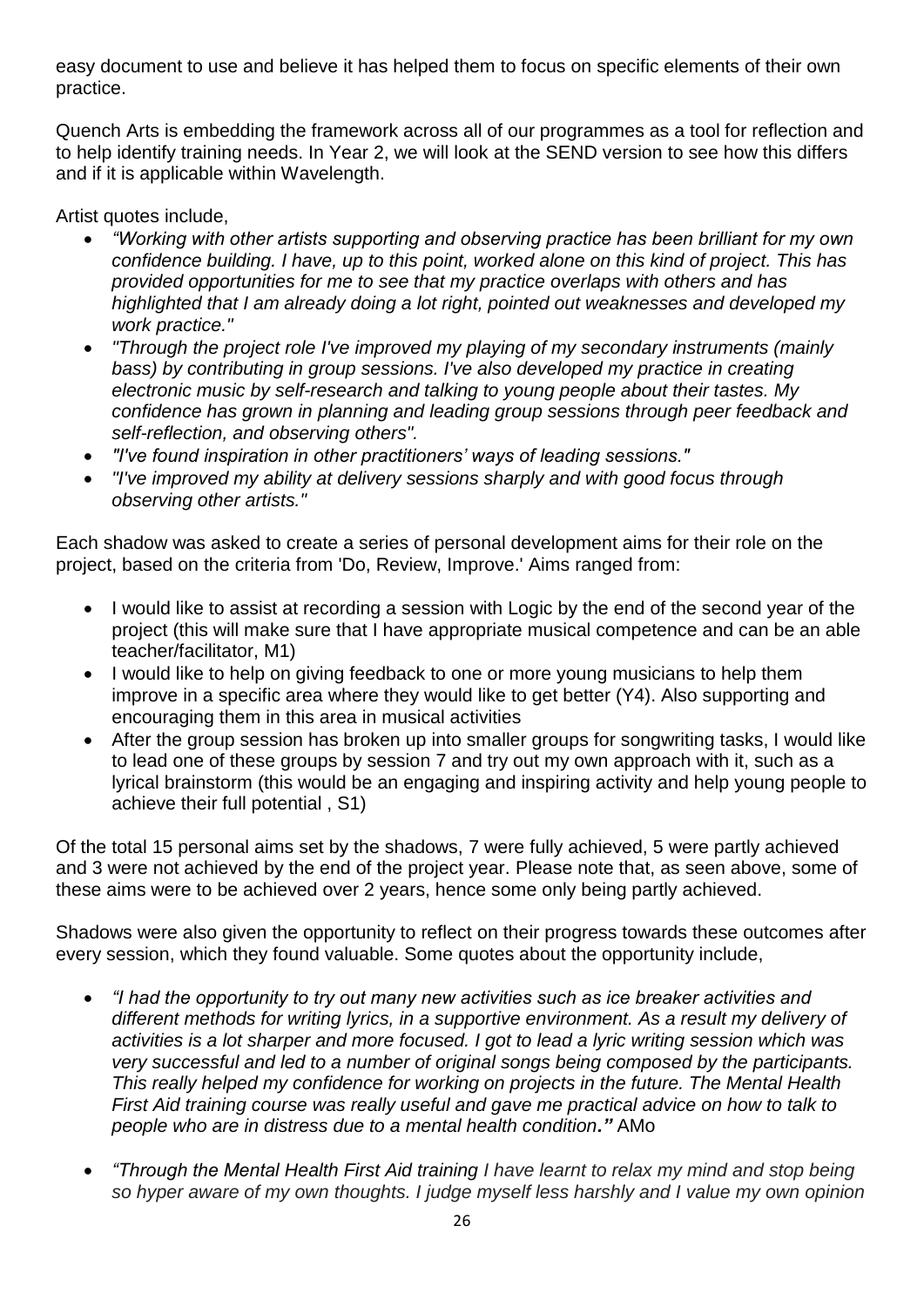*more. This has increased my self-esteem at work and in social situations. This has led to me becoming more assertive."* AMo

- *"On one occasion I was working with a young person who suffered from schizophrenia and had been showing signs of being quite distressed during the session. I remembered from my Mental Health First Aid training an exercise where we simulated having competing voices talking at us and I could empathise with how distressing this must be. The young person said he hoped I couldn't hear the voices in his head because they were saying very dark things. I knew not to challenge these thoughts or to play down their impact. Instead I told him that must be very worrying and scary but reassured him that he was in a safe place and that I couldn't hear the voices in his head. I told him I had really enjoyed working with him and if he needed to have a break then this would be fine. We did have a short break and I continued to talk in a relaxed way to him. He managed to re-join the session and commented at the end that it was a wonderful way to join together with other people."* AMo
- *"It was great to have automatic feedback straight after a session. Each music leader's approach is different and has been eye-opening for different ideas in songwriting. The opportunity to do MHFA has been useful in improving my understanding of mental health and its impact on music groups. I've learnt that it's ok to have flaws/ vulnerabilities as a musician, it gives participants licence to feel vulnerable or nervous."* Anonymous
- *"The project allowed me to observe a number of alternate approaches to this kind of work in areas that I had previously never had any experience in. Due to the wide and variant experiences of the lead artists, I was able to have a very good over view of many different styles of working. I had also never composed using technology before and this was extremely useful for my own development. I feel as this would now be something I could consider using in the future, instead of it being an area of practice that I veer away from."*  KS
- *"The project has improved my understanding of working in a pop-music environment. It has given me a chance to learn about working in a band set up with standard band instruments, having only ever worked with orchestras and keyboards before. It has also helped my confidence in leading song writing activities and provided me with examples of several different approaches to creating a song."* DB
- *"The diverse and practical approach that the Wavelength project offers has helped me develop my skills and confidence in a group setting. With an ever changing and exciting approach to engage, every session has taught me about the way music can help students with mental health issues, be it in developing their skills as a musician or as a person. This project has helped me build on my own desires to continue in this line of work, by offering me the opportunity to hone my own skills."* ND

We give informal monthly updates on the project at the Birmingham Music Education Partnership meetings, to share learning and our impact summary report will be disseminated to arts and health networks after it is completed and presented to our project steering group in September.

To date, according to the Youth Music Network, we have had 532 reads of our blog posts related to Wavelength. We have shared 6 worksheets relating to Wavelength to share practice on the Quench Arts Resources Facebook page,

<https://www.facebook.com/groups/QuenchArtsResources/files/> . These have been accessed by 125 members. These members are a mixture of music leaders, parents and other professionals, such as mental health service workers and teachers.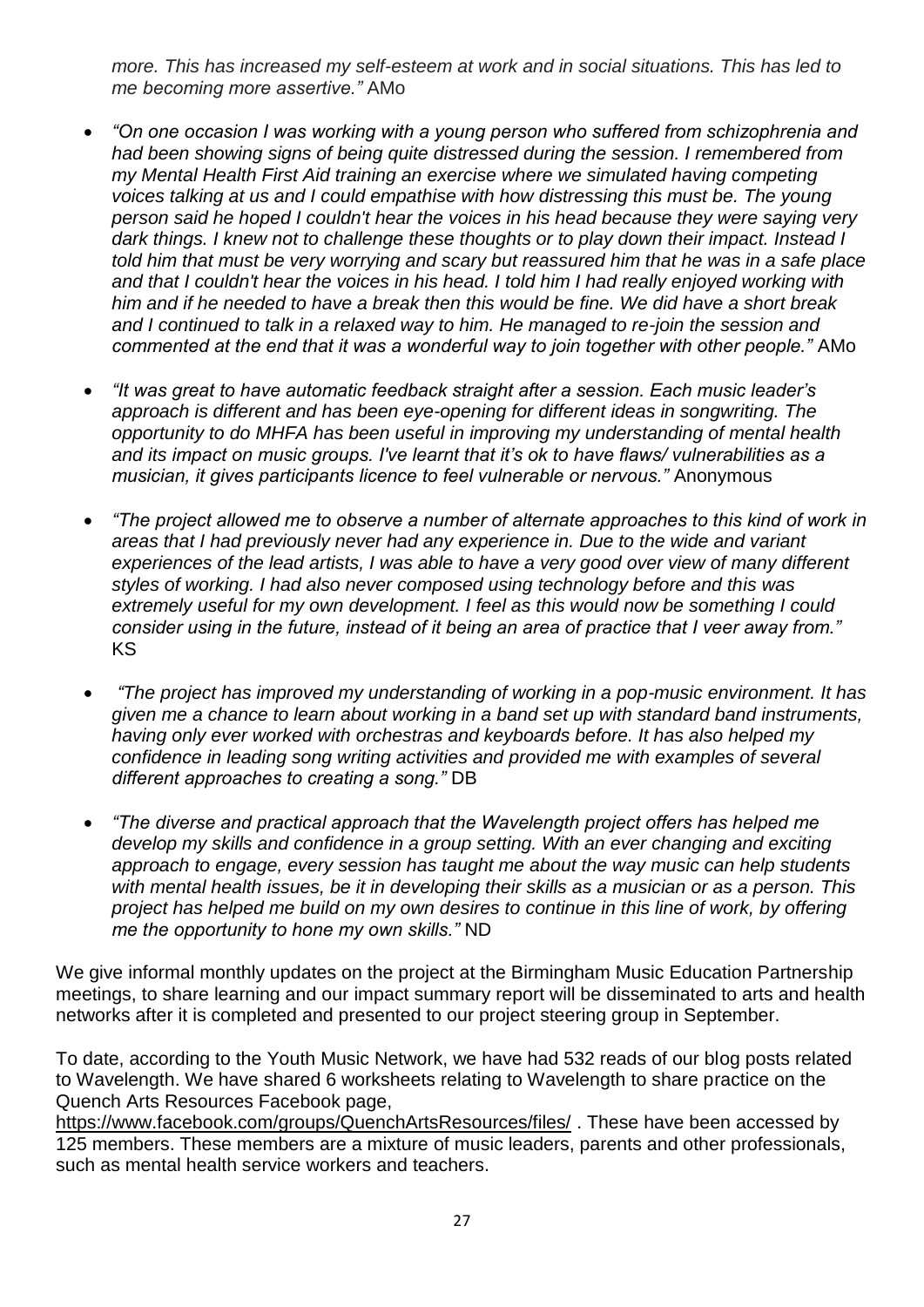Our Wavelength slideshow, which provides a snapshot report around the first year of activity, has been shared on our Facebook (394 friends) and Twitter (739 followers) accounts. This will be updated with final statistics and quotes and will be shared with our partners.

## **This section is related to Youth Music Outcome 5:**

**Outcome:** To develop families' and mental health professionals' understanding and knowledge of the therapeutic value of music making for early intervention and create an evidence base for this work. **Indicators:** Parent and mental health trainees' self-assessment of their own understanding/knowledge of the therapeutic value of music‐making for early intervention. Numbers of parents/mental health professionals attending training opportunities. Numbers of parents/mental health professional's accessing online blog, impact reports, learning seminar. Number of testimonials/quotes about the project impact in participant case studies. **Evidence:** Training evaluations from parents/ mental health professionals. Registers/booking forms for training opportunities. Data on number of blog visits/annual impact report link 'likes' and 'shares' by parent/mental health professional trainees. Register for learning seminar. Case studies and annual impact reports (and data/quotes within these).

Our training for parents and mental health service staff has been slightly delayed and is planned to take place over the summer of 2016, so we are unable to fully report on this outcome at this stage. Due to the local changes in mental health provision mentioned previously, we decided to delay this training until the end of year 1 in order to confirm mental health staff attendance. We are aiming for the training to be delivered in partnership with Birmingham Children's Hospital Parkview Clinic over the summer, with staff and also parents of children and young people based there, as well as with parents of participants engaged in Year 1 of Wavelength.

In Year 1, three parents have been directly engaged within the project sessions, taking part and supporting as appropriate for participants, so have seen first-hand the impact that music making can have. Parental feedback includes:

*"It has encouraged (participant O) to talk. She has lots of ideas but finds it very hard to speak to people, so it's helped."*

*"It helps to get what they are feeling out of their heads and to express their thoughts and feelings out loud."*

*"We thought the end of year gig was excellent; well put together; nice room, just the right size; excellent lighting and sound. And each artist having the chance to talk to the audience made it very interesting."* 

In addition, Ed Morelos, Activity Worker at Ardenleigh Forensic CAMHS, states, *"(The project) gets them away from their ward environment. Builds their confidence and (helps them) feel more comfortable in the community. (It) helps bring out their potential and express themselves musically."*

We have built a strong partnership with Home Group who have been running our family support sessions at group sessions. 4 parents benefitted from regular support and advice from Home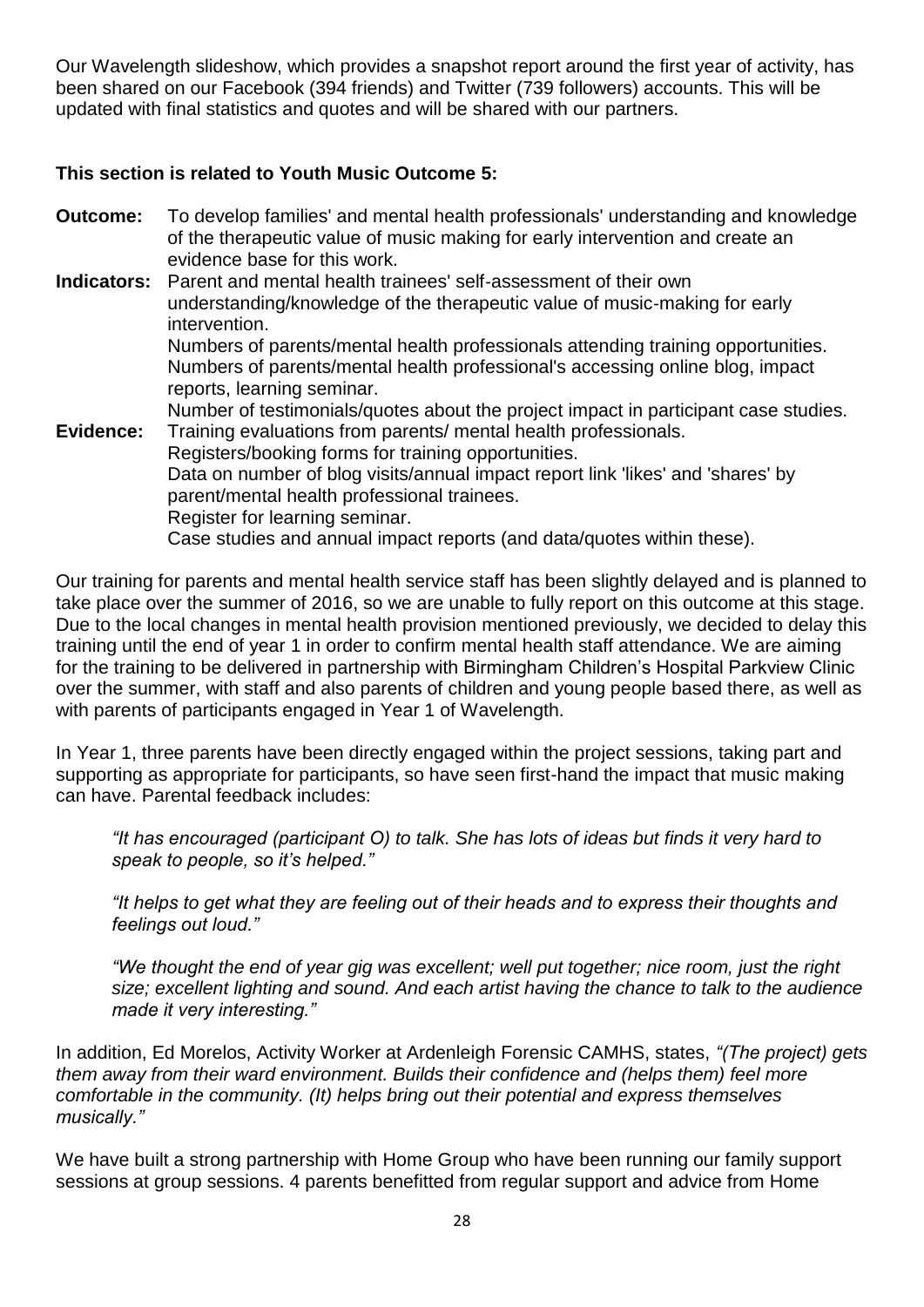Group and 2 parents have been signposted to further support networks and help as a result of this input.

We have shared all blogs on our social media and with partners on the steering group. Most parents of core participants have joined our social media accounts to access the information that we share. BSMHFT's Community Engagement Team are sharing blogs on their intranet across the trust.

Currently our data on numbers viewing our resources and blogs does not record whether those accessing materials are parents or mental health professionals. As an action we need to consider how we might collect this information to analyse our wider impact.

#### **Reflections and Lessons Learned**

There are no significant changes to make to the programme delivery in year 2.

We feel that we're making good progress towards achieving our project outcomes and milestones and building strong evidence around the impact of our programme. The music leaders are happy with the monitoring tools we have produced and we will continue to use these in year 2.

Regarding embedding of 'Do Review Improve,' we will continue to use this in peer reviews between lead artists, and for shadow artists in setting aims for their experience on the project.

The metaphor reflection activity that we trialled within group sessions in year 1 will not be used in year 2. We've found that this activity is too abstract for the young people to grasp and, therefore, was not producing useful evaluation material. We will continue to use graffiti walls, comments boxes and audio recordings of circle feedback at the end of group activity to capture information from participants.

Our main target for year 2 is to have all core participants recruited at the same time so we do not have a staggered start as per year 1. Retention of young people will always be something that we need to be mindful of when working within the mental health sector as the young person's health can quickly deteriorate and, therefore, can impact upon their commitment. However, we will make sure that the project commitment is clear on recruitment, particularly in regards to staffing support for participant engagement in group activity from anyone applying to the main community based activity from Forensic CAMHS settings. We will also ensure that information regarding the impact the project has had upon participants is reviewed more regularly to ensure that we have a richer source of evaluative information on our core participants if they leave the project early.

We will look at ways in which we can determine who is accessing the information that we are sharing online (e.g. whether it is artists, mental health service workers or parents) so that we can track this more effectively, rather than just obtaining numbers of viewings.

Feedback from participants showed that, particularly for the consistent young people involved, they felt an over-emphasis on the writing of new material through the project. In year 1 a new song was written virtually every songwriting and group session and our core participants thus felt a little burnt out of ideas by the end of the year (particularly as this was also the focus of 1-to-1 sessions). Whilst we did try and fulfil their desire to include a few covers in the sharing, it would be fair to say that these weren't rehearsed or performed to the same standard as the original material. As the project grows, there will be more performers each year and thus more material, and every participant will not be involved in every group track, so this will also help. However, we are taking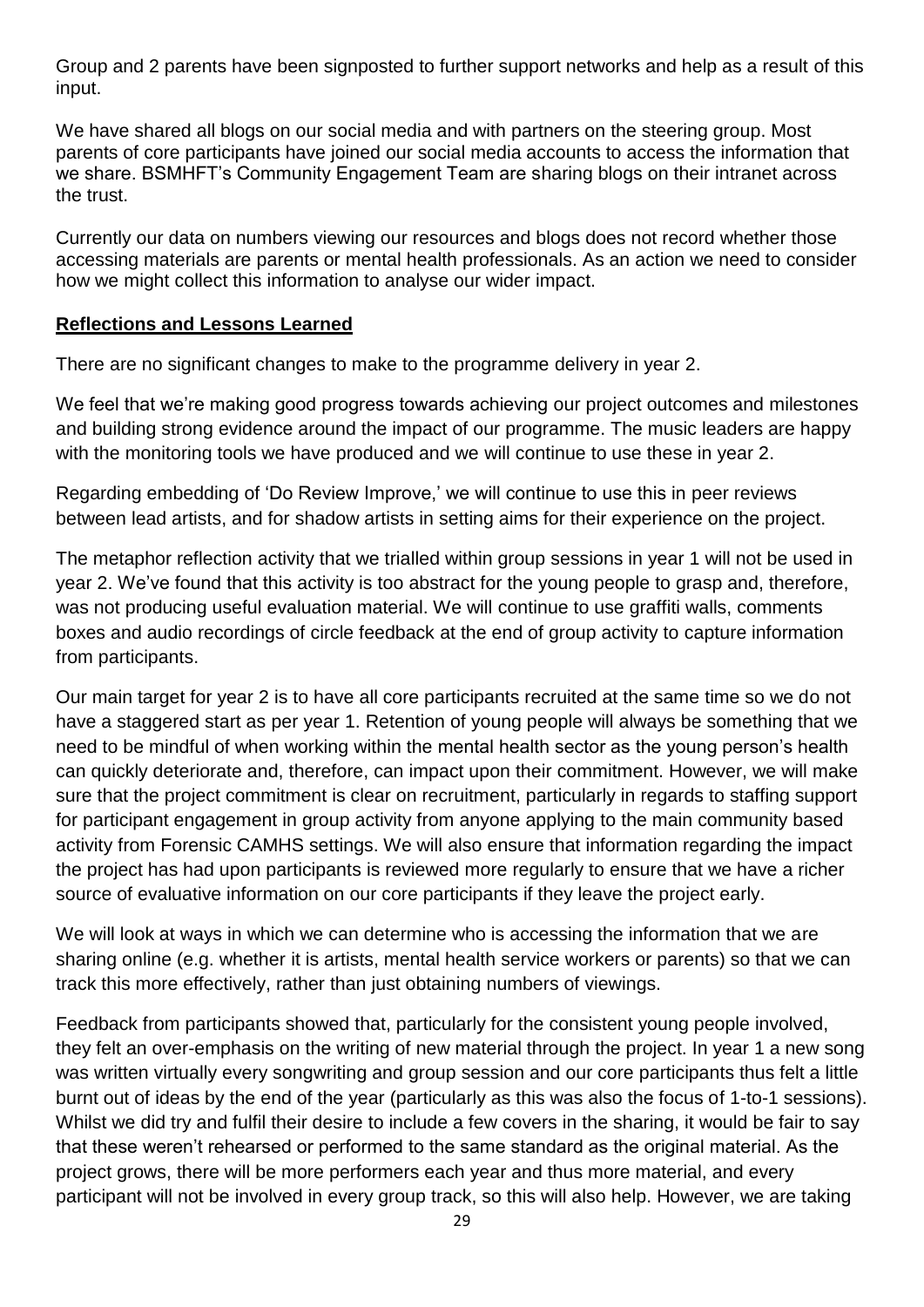this feedback into account for next year in our programme. As always, we are happy for artists to use cover material appropriate for the young person within their 1-to-1 sessions initially, to help build confidence and technique, before moving onto original material. Also, for year 2 we will now use the songwriting sessions to focus on lyrics, structure and choral ideas for one song and then use the following group session to develop this same song as an ensemble. This will give us more time within the group session to record the piece and make sure that everyone involved in composing and learning the song is on the recording (rather than recording it in a separate session and potentially having different people present). As a result of this change, we will then be able to use the planned recording sessions to focus on recording material from the 1-to-1 sessions and perhaps bring in other participants to contribute to these recordings, and also involve all participants in the final production and mastering of their tracks. Rather than having 8 recording days across the year, we will thus split these into 16 half-day sessions, 4 per artist, which allows 2 hours per participant and a final 2 hours per artist of mastering all the 1-to-1 tracks.

We will also look at the programming of the end of year 2 concert to ensure that we have good participant attendance and contributions from those in secure units/settings. This may include running the concert in the daytime, which would potentially help gain leave approval for attendances from young people in forensic CAMHS units, as their orders often mean that there is an evening curfew.

# **Links:**

Photographs from the End of Year Sharing:

[https://www.facebook.com/media/set/?set=a.607880002711725.1073741880.10000469191](https://www.facebook.com/media/set/?set=a.607880002711725.1073741880.100004691913615&type=1&l=bb8a232a42) [3615&type=1&l=bb8a232a42](https://www.facebook.com/media/set/?set=a.607880002711725.1073741880.100004691913615&type=1&l=bb8a232a42)

Monthly blog posts on the Youth Music Network, written by our artistic team who were given guidance on topics to write about:

<http://network.youthmusic.org.uk/near-you/projects/wavelength>

[http://network.youthmusic.org.uk/learning/blogs/nicbriggs/group-music-making-young](http://network.youthmusic.org.uk/learning/blogs/nicbriggs/group-music-making-young-people-mental-health-conditions-sarah-wilson-quenc)[people-mental-health-conditions-sarah-wilson-quenc](http://network.youthmusic.org.uk/learning/blogs/nicbriggs/group-music-making-young-people-mental-health-conditions-sarah-wilson-quenc)

[http://network.youthmusic.org.uk/learning/blogs/nicbriggs/benefits-one-one-sessions](http://network.youthmusic.org.uk/learning/blogs/nicbriggs/benefits-one-one-sessions-mental-health-settings-james-stanley-quench-arts-)[mental-health-settings-james-stanley-quench-arts-](http://network.youthmusic.org.uk/learning/blogs/nicbriggs/benefits-one-one-sessions-mental-health-settings-james-stanley-quench-arts-)

[http://network.youthmusic.org.uk/learning/blogs/nicbriggs/putting-people-ease-their-first](http://network.youthmusic.org.uk/learning/blogs/nicbriggs/putting-people-ease-their-first-group-session-paul-carroll-quench-arts%E2%80%99-wav)[group-session-paul-carroll-quench-arts%E2%80%99-wav](http://network.youthmusic.org.uk/learning/blogs/nicbriggs/putting-people-ease-their-first-group-session-paul-carroll-quench-arts%E2%80%99-wav)

[http://network.youthmusic.org.uk/learning/blogs/nicbriggs/tackling-sensitive-topics-lyric](http://network.youthmusic.org.uk/learning/blogs/nicbriggs/tackling-sensitive-topics-lyric-writing-young-mental-health-service-users-m)[writing-young-mental-health-service-users-m](http://network.youthmusic.org.uk/learning/blogs/nicbriggs/tackling-sensitive-topics-lyric-writing-young-mental-health-service-users-m)

[http://network.youthmusic.org.uk/learning/blogs/nicbriggs/embedding-arts-award-sessions](http://network.youthmusic.org.uk/learning/blogs/nicbriggs/embedding-arts-award-sessions-without-disrupting-creative-flow-sarah-wilson)[without-disrupting-creative-flow-sarah-wilson](http://network.youthmusic.org.uk/learning/blogs/nicbriggs/embedding-arts-award-sessions-without-disrupting-creative-flow-sarah-wilson)

[http://network.youthmusic.org.uk/posts/ways-which-using-technology-can-break-down](http://network.youthmusic.org.uk/posts/ways-which-using-technology-can-break-down-barriers-unconfident-young-people-james-stanley)[barriers-unconfident-young-people-james-stanley](http://network.youthmusic.org.uk/posts/ways-which-using-technology-can-break-down-barriers-unconfident-young-people-james-stanley)

[http://network.youthmusic.org.uk/posts/getting-young-people-through-creative-block](http://network.youthmusic.org.uk/posts/getting-young-people-through-creative-block-meldra-guza-wavelength-project-music-leader)[meldra-guza-wavelength-project-music-leader](http://network.youthmusic.org.uk/posts/getting-young-people-through-creative-block-meldra-guza-wavelength-project-music-leader)

[http://network.youthmusic.org.uk/posts/ensuring-parents-and-carers-understand-benefits](http://network.youthmusic.org.uk/posts/ensuring-parents-and-carers-understand-benefits-music-making-young-mental-health-service-users)[music-making-young-mental-health-service-users](http://network.youthmusic.org.uk/posts/ensuring-parents-and-carers-understand-benefits-music-making-young-mental-health-service-users)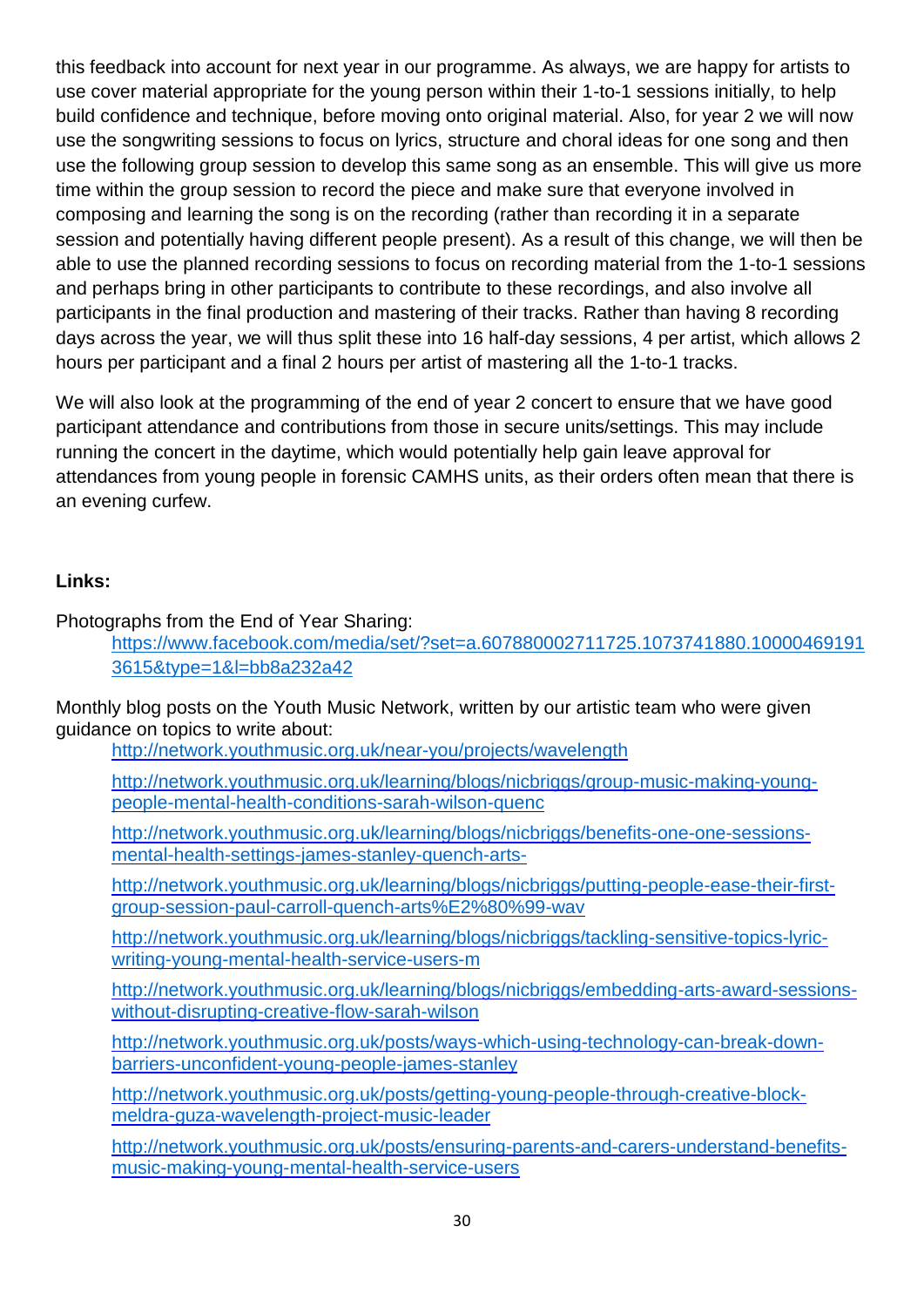[http://network.youthmusic.org.uk/posts/getting-young-people-recording-ready-sarah-wilson](http://network.youthmusic.org.uk/posts/getting-young-people-recording-ready-sarah-wilson-quench-arts-wavelength-project-music-leader)[quench-arts-wavelength-project-music-leader](http://network.youthmusic.org.uk/posts/getting-young-people-recording-ready-sarah-wilson-quench-arts-wavelength-project-music-leader)

[http://network.youthmusic.org.uk/posts/using-presets-aid-creativity-and-workflow-session](http://network.youthmusic.org.uk/posts/using-presets-aid-creativity-and-workflow-session-james-stanley-quench-arts%E2%80%99-wavelength-music)[james-stanley-quench-arts%E2%80%99-wavelength-music](http://network.youthmusic.org.uk/posts/using-presets-aid-creativity-and-workflow-session-james-stanley-quench-arts%E2%80%99-wavelength-music)

[http://network.youthmusic.org.uk/posts/celebrating-success-paul-carroll-quench-arts](http://network.youthmusic.org.uk/posts/celebrating-success-paul-carroll-quench-arts-wavelength-project-music-leader)[wavelength-project-music-leader](http://network.youthmusic.org.uk/posts/celebrating-success-paul-carroll-quench-arts-wavelength-project-music-leader)

[http://network.youthmusic.org.uk/posts/my-first-year-wavelength-project-meldra-guza](http://network.youthmusic.org.uk/posts/my-first-year-wavelength-project-meldra-guza-quench-arts-wavelength-project-lead-artist)[quench-arts-wavelength-project-lead-artist](http://network.youthmusic.org.uk/posts/my-first-year-wavelength-project-meldra-guza-quench-arts-wavelength-project-lead-artist)

Practice-sharing and resources on Facebook:

<https://www.facebook.com/groups/QuenchArtsResources/> (click on the files section to see 6 documents on Wavelength approaches to song/lyric writing).

Soundcloud link to the first Wavelength album [https://soundcloud.com/quench\\_arts/sets/wavelength-year-1-cd-2016](https://soundcloud.com/quench_arts/sets/wavelength-year-1-cd-2016)

Further information about Mental Health First Aid training: http://mhfaengland.org/)

Further information about the Five Ways to Wellbeing and Outcomes Star: <http://www.neweconomics.org/projects/entry/five-ways-to-well-being> http://www.outcomesstar.org.uk/mental-health/

## **Wavelength Thanks**

We would like to give huge thanks to all of the parents, support workers and setting staff who have supported our participants to attend sessions, and to our project artistic team for their hard work and tenacity:

**Lead Artists:** Paul Carroll, Meldra Guza, James Stanley**,** Sarah Wilson

**Shadow Artists:** Davina Brownrigg, Nathen Durasamy, Michelle Holloway, Adam Moffatt, Katie Stevens

#### **Parent Support Worker (Home Group):** Helen Dale

In addition we would like to thank our project funders who have made this project possible: Youth Music, Birmingham and Solihull Mental Health NHS Foundation Trust and Birmingham Children's Hospital.

We have a strong, committed group of project partners on our project steering group and would like to take this opportunity to thank all involved for their support, time and advice. Attendance and input here has been fantastic, including from:

-Director of Community Engagement, BSMHFT -Family and Carer Engagement Lead, BSMHFT -Partnership Development Lead, Forward Thinking Birmingham -Recovery Team representative, BSMHFT -Ward Manager and Lead Occupational Therapists, Parkview Clinic